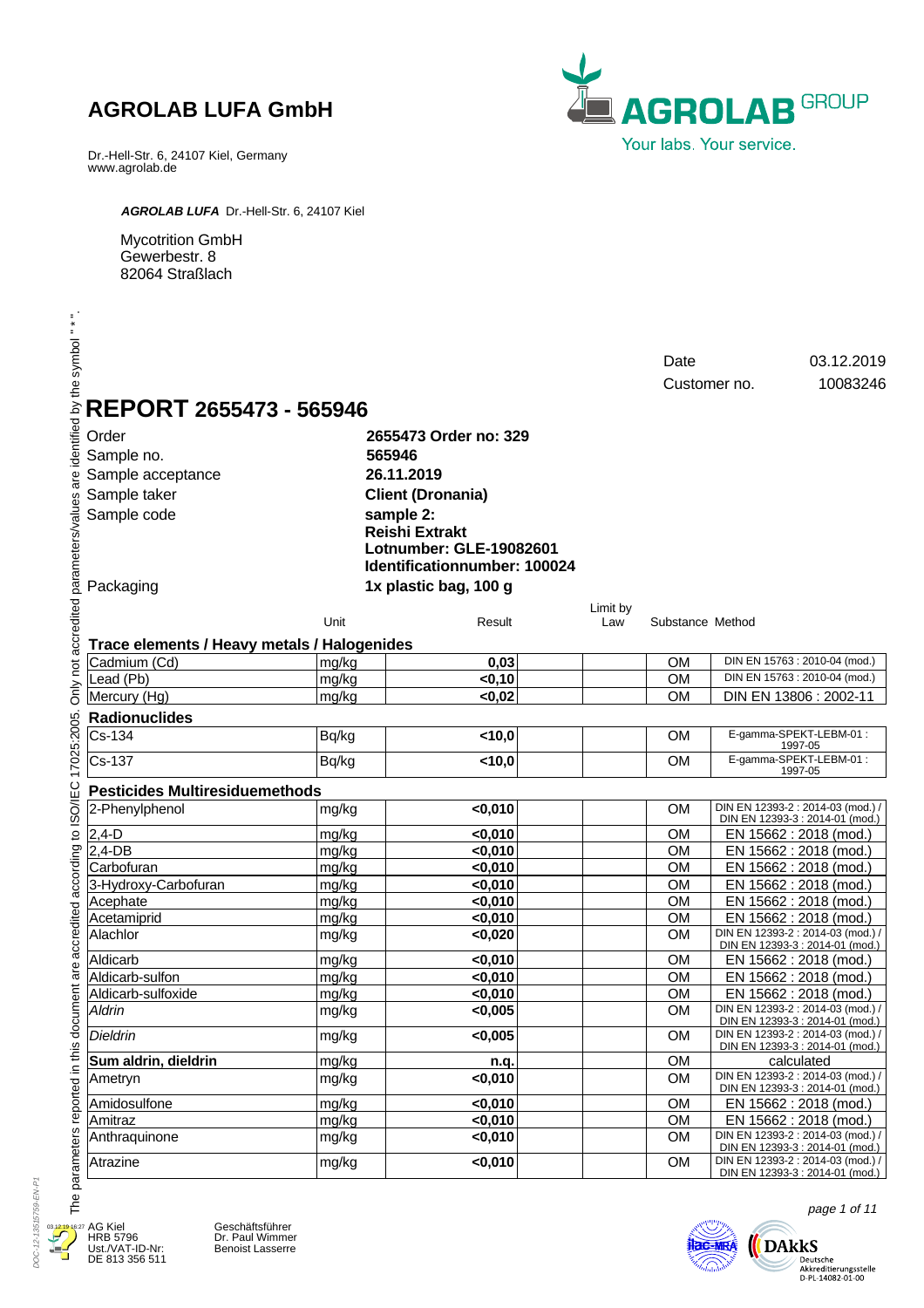Dr.-Hell-Str. 6, 24107 Kiel, Germany www.agrolab.de



## Date 03.12.2019

Customer no. 10083246

### **REPORT 2655473 - 565946**

|                                                                           |                         |       |         | Limit by |                  |                                                                      |
|---------------------------------------------------------------------------|-------------------------|-------|---------|----------|------------------|----------------------------------------------------------------------|
|                                                                           |                         | Unit  | Result  | Law      | Substance Method |                                                                      |
|                                                                           | Azinphos-ethyl          | mg/kg | $0,010$ |          | <b>OM</b>        | DIN EN 12393-2 : 2014-03 (mod.) /<br>DIN EN 12393-3 : 2014-01 (mod.) |
|                                                                           | Azinphos-methyl         | mg/kg | $0,010$ |          | <b>OM</b>        | DIN EN 12393-2 : 2014-03 (mod.) /<br>DIN EN 12393-3 : 2014-01 (mod.) |
|                                                                           | Azoxystrobin            | mg/kg | < 0,010 |          | <b>OM</b>        | DIN EN 12393-2 : 2014-03 (mod.) /<br>DIN EN 12393-3 : 2014-01 (mod.) |
|                                                                           | Benalaxyle              | mg/kg | $0,010$ |          | <b>OM</b>        | DIN EN 12393-2 : 2014-03 (mod.) /<br>DIN EN 12393-3 : 2014-01 (mod.) |
|                                                                           | Bendiocarb              | mg/kg | < 0,010 |          | <b>OM</b>        | EN 15662 : 2018 (mod.)                                               |
| Only not accredited parameters/values are identified by the symbol " * ". | Benfluralin             | mg/kg | < 0,010 |          | <b>OM</b>        | DIN EN 12393-2 : 2014-03 (mod.) /<br>DIN EN 12393-3 : 2014-01 (mod.) |
|                                                                           | Bensulfuron-methyl      | mg/kg | $0,010$ |          | <b>OM</b>        | EN 15662 : 2018 (mod.)                                               |
|                                                                           | Bentazone               | mg/kg | $0,010$ |          | <b>OM</b>        | EN 15662 : 2018 (mod.)                                               |
|                                                                           | Bifenox                 | mg/kg | < 0,010 |          | <b>OM</b>        | DIN EN 12393-2 : 2014-03 (mod.)<br>DIN EN 12393-3 : 2014-01 (mod.)   |
|                                                                           | Bifenthrin              | mg/kg | < 0,010 |          | <b>OM</b>        | DIN EN 12393-2 : 2014-03 (mod.)<br>DIN EN 12393-3 : 2014-01 (mod.)   |
|                                                                           | Biphenyl (Diphenyl)     | mg/kg | $0,010$ |          | <b>OM</b>        | DIN EN 12393-2 : 2014-03 (mod.) /<br>DIN EN 12393-3 : 2014-01 (mod.) |
|                                                                           | Bitertanol              | mg/kg | $0,010$ |          | <b>OM</b>        | DIN EN 12393-2 : 2014-03 (mod.) /<br>DIN EN 12393-3 : 2014-01 (mod.) |
|                                                                           | Boscalid                | mg/kg | $0,010$ |          | <b>OM</b>        | DIN EN 12393-2 : 2014-03 (mod.) /<br>DIN EN 12393-3 : 2014-01 (mod.) |
|                                                                           | Bromacil                | mg/kg | $0,010$ |          | <b>OM</b>        | DIN EN 12393-2 : 2014-03 (mod.) /<br>DIN EN 12393-3 : 2014-01 (mod.) |
|                                                                           | Bromfenvinfos           | mg/kg | $0,010$ |          | <b>OM</b>        | DIN EN 12393-2 : 2014-03 (mod.) /<br>DIN EN 12393-3 : 2014-01 (mod.) |
|                                                                           | Bromophos-ethyl         | mg/kg | $0,010$ |          | <b>OM</b>        | DIN EN 12393-2 : 2014-03 (mod.)<br>DIN EN 12393-3 : 2014-01 (mod.)   |
|                                                                           | Bromophos-methyl        | mg/kg | $0,010$ |          | <b>OM</b>        | DIN EN 12393-2 : 2014-03 (mod.)<br>DIN EN 12393-3 : 2014-01 (mod.)   |
|                                                                           | Bromopropylate          | mg/kg | $0,010$ |          | <b>OM</b>        | DIN EN 12393-2 : 2014-03 (mod.) /<br>DIN EN 12393-3 : 2014-01 (mod.) |
|                                                                           | Bromoxynil              | mg/kg | $0,010$ |          | <b>OM</b>        | EN 15662 : 2018 (mod.)                                               |
| accredited according to ISO/IEC 17025:2005.                               | Bupirimate              | mg/kg | $0,010$ |          | <b>OM</b>        | DIN EN 12393-2 : 2014-03 (mod.) /<br>DIN EN 12393-3 : 2014-01 (mod.) |
|                                                                           | <b>Buprofezin</b>       | mg/kg | $0,010$ |          | <b>OM</b>        | DIN EN 12393-2 : 2014-03 (mod.) /<br>DIN EN 12393-3 : 2014-01 (mod.) |
|                                                                           | Cadusafos               | mg/kg | < 0,010 |          | <b>OM</b>        | DIN EN 12393-2 : 2014-03 (mod.) /<br>DIN EN 12393-3 : 2014-01 (mod.) |
|                                                                           | Captafol                | mg/kg | < 0,050 |          | <b>OM</b>        | DIN EN 12393-2 : 2014-03 (mod.) /<br>DIN EN 12393-3 : 2014-01 (mod.) |
|                                                                           | Captan                  | mg/kg | < 0,020 |          | <b>OM</b>        | DIN EN 12393-2 : 2014-03 (mod.) /<br>DIN EN 12393-3 : 2014-01 (mod.) |
|                                                                           | Carbaryl                | mg/kg | < 0,010 |          | <b>OM</b>        | EN 15662 : 2018 (mod.)                                               |
|                                                                           | Carbophenothion         | mg/kg | $0,010$ |          | <b>OM</b>        | DIN EN 12393-2 : 2014-03 (mod.) /<br>DIN EN 12393-3 : 2014-01 (mod.) |
|                                                                           | Carbosulfan             | mg/kg | $0,010$ |          | <b>OM</b>        | DIN EN 12393-2 : 2014-03 (mod.) /<br>DIN EN 12393-3 : 2014-01 (mod.) |
| $\omega$                                                                  | Carfentrazone-ethyl     | mg/kg | $0,010$ |          | <b>OM</b>        | DIN EN 12393-2 : 2014-03 (mod.) /<br>DIN EN 12393-3 : 2014-01 (mod.) |
|                                                                           | Chinomethionate         | mg/kg | < 0,010 |          | <b>OM</b>        | DIN EN 12393-2 : 2014-03 (mod.) /<br>DIN EN 12393-3 : 2014-01 (mod.) |
|                                                                           | Chlorobenzilate         | mg/kg | $0,010$ |          | <b>OM</b>        | DIN EN 12393-2 : 2014-03 (mod.) /<br>DIN EN 12393-3 : 2014-01 (mod.) |
|                                                                           | Sum carbendazim/benomyl | mg/kg | 0,41    |          | <b>OM</b>        | EN 15662 : 2018 (mod.)                                               |
|                                                                           | Chlordane alpha         | mg/kg | < 0,005 |          | <b>OM</b>        | DIN EN 12393-2 : 2014-03 (mod.) /<br>DIN EN 12393-3 : 2014-01 (mod.) |
|                                                                           | Chlordane gamma         | mg/kg | < 0,005 |          | <b>OM</b>        | DIN EN 12393-2 : 2014-03 (mod.) /<br>DIN EN 12393-3 : 2014-01 (mod.) |
|                                                                           | Chlordane oxy           | mg/kg | < 0,005 |          | <b>OM</b>        | DIN EN 12393-2 : 2014-03 (mod.) /<br>DIN EN 12393-3 : 2014-01 (mod.) |
|                                                                           | <b>Sum Chlordane</b>    | mg/kg | n.q.    |          | <b>OM</b>        | calculated                                                           |
|                                                                           | Chlorfenson             | mg/kg | < 0,010 |          | <b>OM</b>        | DIN EN 12393-2 : 2014-03 (mod.) /<br>DIN EN 12393-3 : 2014-01 (mod.) |
|                                                                           | Chloridazon             | mg/kg | < 0,050 |          | <b>OM</b>        | DIN EN 12393-2 : 2014-03 (mod.) /<br>DIN EN 12393-3 : 2014-01 (mod.) |
| The parameters reported in this document an                               |                         |       |         |          |                  | page 2 of 11                                                         |

DOC-12-13515759-EN-P2 DOC-12-13515759-EN-P2 03.12.19 16:274

E

AG Kiel HRB 5796 Ust./VAT-ID-Nr: DE 813 356 511 Geschäftsführer Dr. Paul Wimmer Benoist Lasserre



Deutsche<br>Akkreditierungsstelle<br>D-PL-14082-01-00

**DARKS**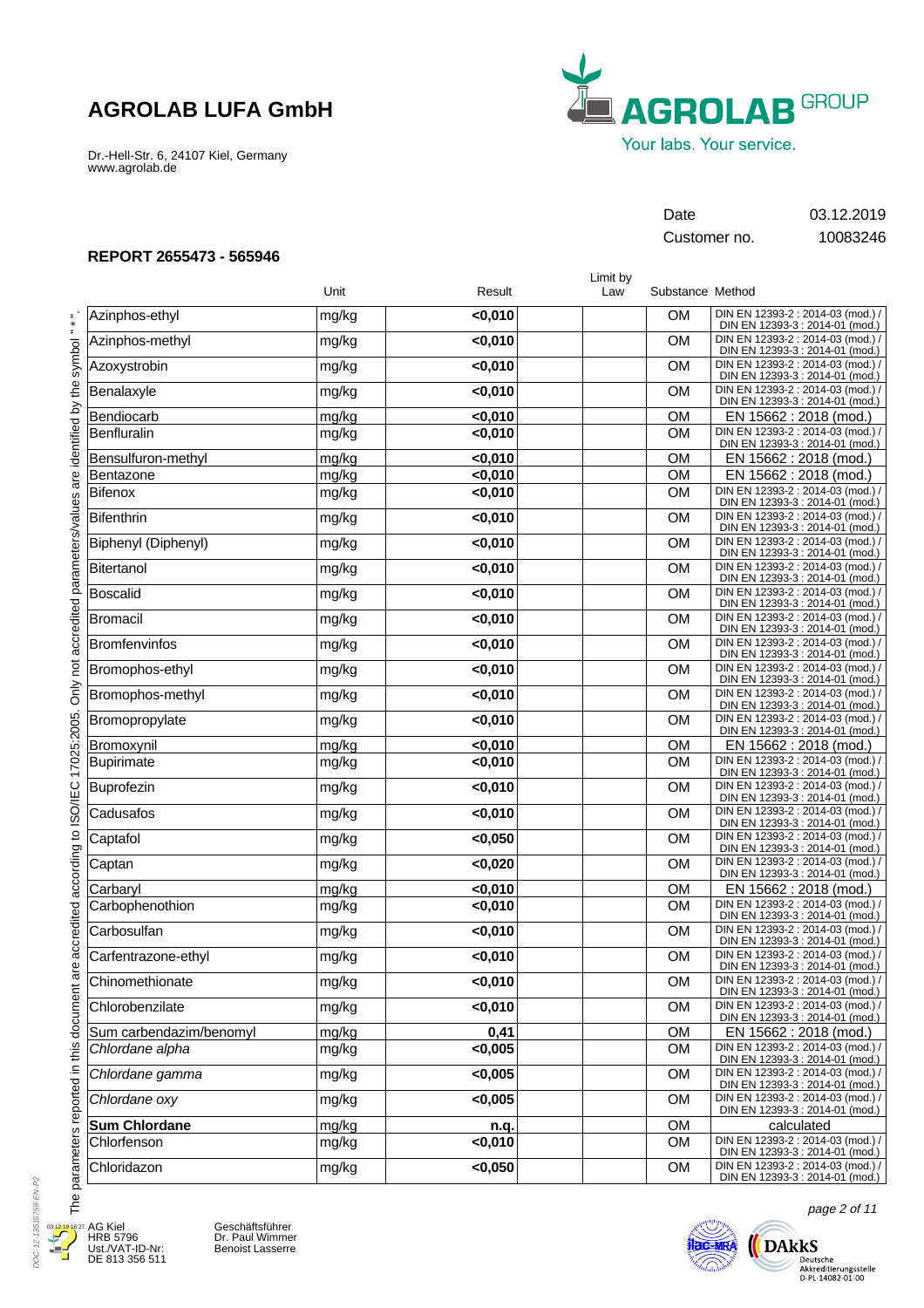Dr.-Hell-Str. 6, 24107 Kiel, Germany www.agrolab.de



## Date 03.12.2019

Customer no. 10083246

Limit by

### **REPORT 2655473 - 565946**

|                                                                                                                      |                        | Unit  | Result             | Law | Substance Method |                                                                      |
|----------------------------------------------------------------------------------------------------------------------|------------------------|-------|--------------------|-----|------------------|----------------------------------------------------------------------|
| $\frac{1}{\ast}$                                                                                                     | Chlorphenvinphos       | mg/kg | $0,010$            |     | <b>OM</b>        | DIN EN 12393-2 : 2014-03 (mod.) /<br>DIN EN 12393-3 : 2014-01 (mod.) |
|                                                                                                                      | Chlormephos            | mg/kg | $0,010$            |     | <b>OM</b>        | DIN EN 12393-2 : 2014-03 (mod.) /<br>DIN EN 12393-3 : 2014-01 (mod.) |
|                                                                                                                      | Chlorobuphame          | mg/kg | < 0,020            |     | <b>OM</b>        | DIN EN 12393-2 : 2014-03 (mod.) /<br>DIN EN 12393-3 : 2014-01 (mod.) |
|                                                                                                                      | Chloroneb              | mg/kg | $0,010$            |     | <b>OM</b>        | DIN EN 12393-2 : 2014-03 (mod.) /<br>DIN EN 12393-3 : 2014-01 (mod.) |
|                                                                                                                      | Chloroxuron            | mg/kg | $0,010$            |     | <b>OM</b>        | DIN EN 12393-2 : 2014-03 (mod.) /<br>DIN EN 12393-3 : 2014-01 (mod.) |
|                                                                                                                      | Chlorpropham           | mg/kg | $0,010$            |     | <b>OM</b>        | DIN EN 12393-2 : 2014-03 (mod.)<br>DIN EN 12393-3 : 2014-01 (mod.)   |
|                                                                                                                      | Chlorpyrifos           | mg/kg | $0,010$            |     | <b>OM</b>        | DIN EN 12393-2 : 2014-03 (mod.) /<br>DIN EN 12393-3 : 2014-01 (mod.) |
|                                                                                                                      | Chlorpyrifos-methyl    | mg/kg | $0,010$            |     | <b>OM</b>        | DIN EN 12393-2 : 2014-03 (mod.) /<br>DIN EN 12393-3 : 2014-01 (mod.) |
|                                                                                                                      | Chlorsulfuron          | mg/kg | $0,010$            |     | <b>OM</b>        | EN 15662 : 2018 (mod.)                                               |
|                                                                                                                      | Chlorthalonil          | mg/kg | $0,010$            |     | <b>OM</b>        | DIN EN 12393-2 : 2014-03 (mod.)<br>DIN EN 12393-3 : 2014-01 (mod.)   |
|                                                                                                                      | Chlorthion             | mg/kg | $0,010$            |     | <b>OM</b>        | DIN EN 12393-2 : 2014-03 (mod.)<br>DIN EN 12393-3 : 2014-01 (mod.)   |
|                                                                                                                      | Chlorthiophos          | mg/kg | $0,010$            |     | <b>OM</b>        | DIN EN 12393-2 : 2014-03 (mod.) /<br>DIN EN 12393-3 : 2014-01 (mod.) |
|                                                                                                                      | Chlozolinate           | mg/kg | $0,010$            |     | <b>OM</b>        | DIN EN 12393-2 : 2014-03 (mod.) /<br>DIN EN 12393-3 : 2014-01 (mod.) |
|                                                                                                                      | Cinosulfuron           | mg/kg | < 0,010            |     | <b>OM</b>        | EN 15662 : 2018 (mod.)                                               |
| are accredited according to ISO/IEC 17025:2005. Only not accredited parameters/values are identified by the symbol " | cis-Nonachlor          | mg/kg | < 0,010            |     | <b>OM</b>        | DIN EN 12393-2 : 2014-03 (mod.) /<br>DIN EN 12393-3 : 2014-01 (mod.) |
|                                                                                                                      | Clethodim              | mg/kg | $0,010$            |     | <b>OM</b>        | EN 15662 : 2018 (mod.)                                               |
|                                                                                                                      | Sethoxydim             | mg/kg | < 0,010            |     | <b>OM</b>        | EN 15662 : 2018 (mod.)                                               |
|                                                                                                                      | Clothianidin           | mg/kg | $0,010$            |     | <b>OM</b>        | EN 15662 : 2018 (mod.)                                               |
|                                                                                                                      | Coumaphos              | mg/kg | $0,010$            |     | <b>OM</b>        | DIN EN 12393-2 : 2014-03 (mod.) /<br>DIN EN 12393-3 : 2014-01 (mod.) |
|                                                                                                                      | Cyanazin               | mg/kg | $0,010$            |     | <b>OM</b>        | DIN EN 12393-2 : 2014-03 (mod.) /<br>DIN EN 12393-3 : 2014-01 (mod.) |
|                                                                                                                      | Cyanofenphos           | mg/kg | $0,010$            |     | <b>OM</b>        | DIN EN 12393-2 : 2014-03 (mod.) /<br>DIN EN 12393-3 : 2014-01 (mod.) |
|                                                                                                                      | Cyazofamid             | mg/kg | < 0,010            |     | <b>OM</b>        | EN 15662 : 2018 (mod.)                                               |
|                                                                                                                      | Cyfluthrin             | mg/kg | $0,010$            |     | <b>OM</b>        | DIN EN 12393-2 : 2014-03 (mod.) /                                    |
|                                                                                                                      |                        |       |                    |     |                  | DIN EN 12393-3 : 2014-01 (mod.)                                      |
|                                                                                                                      | Cymoxanil              | mg/kg | $0,010$            |     | <b>OM</b>        | EN 15662 : 2018 (mod.)                                               |
|                                                                                                                      | Cypermethrin           | mg/kg | 0,020              |     | <b>OM</b>        | DIN EN 12393-2 : 2014-03 (mod.) /<br>DIN EN 12393-3 : 2014-01 (mod.) |
|                                                                                                                      | Cyproconazole          | mg/kg | $0,010$            |     | <b>OM</b>        | DIN EN 12393-2 : 2014-03 (mod.) /<br>DIN EN 12393-3 : 2014-01 (mod.) |
|                                                                                                                      | Cyprodinil             | mg/kg | $0,010$            |     | <b>OM</b>        | DIN EN 12393-2 : 2014-03 (mod.) /<br>DIN EN 12393-3 : 2014-01 (mod.) |
|                                                                                                                      | o,p-DDD                | mg/kg | < 0,005            |     | <b>OM</b>        | DIN EN 12393-2 : 2014-03 (mod.) /<br>DIN EN 12393-3 : 2014-01 (mod.) |
|                                                                                                                      | o,p-DDE                | mg/kg | < 0,005            |     | <b>OM</b>        | DIN EN 12393-2 : 2014-03 (mod.) /<br>DIN EN 12393-3 : 2014-01 (mod.) |
|                                                                                                                      | $o, p$ -DDT            | mg/kg | $<$ 0,020 $^{m}$ ) |     | <b>OM</b>        | DIN EN 12393-2 : 2014-03 (mod.) /<br>DIN EN 12393-3 : 2014-01 (mod.) |
|                                                                                                                      | $p, p$ -DDD            | mg/kg | $<$ 0,020 $^{m}$ ) |     | <b>OM</b>        | DIN EN 12393-2 : 2014-03 (mod.) /<br>DIN EN 12393-3 : 2014-01 (mod.) |
|                                                                                                                      | p,p-DDE                | mg/kg | $0,010$            |     | <b>OM</b>        | DIN EN 12393-2 : 2014-03 (mod.) /<br>DIN EN 12393-3 : 2014-01 (mod.) |
|                                                                                                                      | $p, p$ -DDT            | mg/kg | < 0,005            |     | <b>OM</b>        | DIN EN 12393-2 : 2014-03 (mod.) /<br>DIN EN 12393-3 : 2014-01 (mod.) |
|                                                                                                                      | <b>Sum DDT-isomers</b> | mg/kg | n.q.               |     | <b>OM</b>        | calculated                                                           |
|                                                                                                                      | Deltamethrin           | mg/kg | < 0,010            |     | <b>OM</b>        | DIN EN 12393-2 : 2014-03 (mod.) /<br>DIN EN 12393-3 : 2014-01 (mod.) |
|                                                                                                                      | Demeton-S-methyl       | mg/kg | $0,010$            |     | <b>OM</b>        | EN 15662 : 2018 (mod.)                                               |
| parameters reported in this document                                                                                 | Demeton-S-methylsulfon | mg/kg | $0,010$            |     | <b>OM</b>        | DIN EN 12393-2 : 2014-03 (mod.) /<br>DIN EN 12393-3 : 2014-01 (mod.) |
|                                                                                                                      | Oxydemeton-methyl      | mg/kg | $0,010$            |     | <b>OM</b>        | EN 15662 : 2018 (mod.)                                               |
| The <sub>1</sub>                                                                                                     |                        |       |                    |     |                  | page 3 of 11                                                         |



AG Kiel HRB 5796 Ust./VAT-ID-Nr: DE 813 356 511 Geschäftsführer Dr. Paul Wimmer Benoist Lasserre



page 3 of 11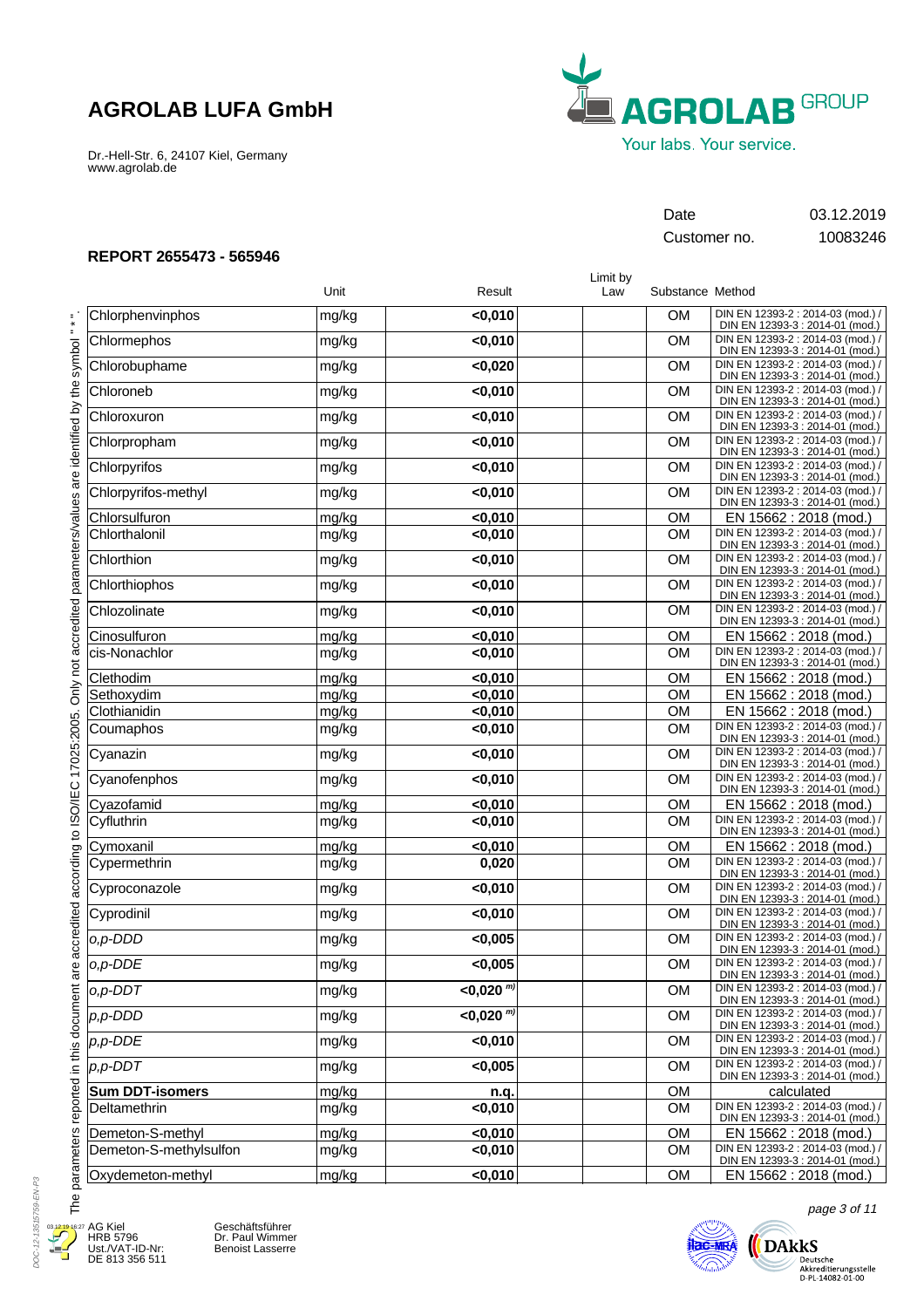Dr.-Hell-Str. 6, 24107 Kiel, Germany www.agrolab.de



## Date 03.12.2019

Customer no. 10083246

### **REPORT 2655473 - 565946**

Desethylatrazine Desisopropylatrazine Desmedipham **Desmetryn** Diallat Diazinon Dichlobenil **Dichlofenthione** Dichlofluanid Dichlorprop Dichlorvos Diclobutrazole Dicloran Dicofol **Dicrotophos** Diethofencarb Difenoconazole Diflubenzuron Diflufenican **Dimethachloro** Dimethenamide Dimethoate **Omethoate** Dimethomorph **Tolvlfluanide** Diniconazole Dinoseb **Dioxathion** Diphenylamine **Disulfoton** Disulfoton-sulfon Disulfoton-sulfoxide Ditalimfos Diuron Dodine **Edifenphos** *Endosulfan alpha Endosulfan beta Endosulfansulfat* mg/kg mg/kg mg/kg mg/kg mg/kg mg/kg mg/kg mg/kg mg/kg mg/kg mg/kg mg/kg mg/kg mg/kg mg/kg mg/kg mg/kg mg/kg mg/kg mg/kg mg/kg mg/kg mg/kg mg/kg mg/kg mg/kg mg/kg mg/kg mg/kg mg/kg mg/kg mg/kg mg/kg mg/kg mg/kg mg/kg mg/kg mg/kg mg/kg DIN EN 12393-2 : 2014-03 (mod.) / DIN EN 12393-3 : 2014-01 (mod.) DIN EN 12393-2 : 2014-03 (mod.) / DIN EN 12393-3 : 2014-01 (mod.) EN 15662 : 2018 (mod.) DIN EN 12393-2 : 2014-03 (mod.) / DIN EN 12393-3 : 2014-01 (mod.) DIN EN 12393-2 : 2014-03 (mod.) / DIN EN 12393-3 : 2014-01 (mod.) DIN EN 12393-2 : 2014-03 (mod.) / DIN EN 12393-3 : 2014-01 (mod.) DIN EN 12393-2 : 2014-03 (mod.) / DIN EN 12393-3 : 2014-01 (mod.) DIN EN 12393-2 : 2014-03 (mod.) / DIN EN 12393-3 : 2014-01 (mod.) DIN EN 12393-2 : 2014-03 (mod.) / DIN EN 12393-3 : 2014-01 (mod.) EN 15662 : 2018 (mod.) DIN EN 12393-2 : 2014-03 (mod.) / DIN EN 12393-3 : 2014-01 (mod.) DIN EN 12393-2 : 2014-03 (mod.) / DIN EN 12393-3 : 2014-01 (mod.) DIN EN 12393-2 : 2014-03 (mod.) / DIN EN 12393-3 : 2014-01 (mod.) DIN EN 12393-2 : 2014-03 (mod.) / DIN EN 12393-3 : 2014-01 (mod.) EN 15662 : 2018 (mod.) EN 15662 : 2018 (mod.) DIN EN 12393-2 : 2014-03 (mod.) / DIN EN 12393-3 : 2014-01 (mod.) EN 15662 : 2018 (mod.) DIN EN 12393-2 : 2014-03 (mod.) / DIN EN 12393-3 : 2014-01 (mod.) DIN EN 12393-2 : 2014-03 (mod.) / DIN EN 12393-3 : 2014-01 (mod.) DIN EN 12393-2 : 2014-03 (mod.) / DIN EN 12393-3 : 2014-01 (mod.) EN 15662 : 2018 (mod.) EN 15662 : 2018 (mod.) DIN EN 12393-2 : 2014-03 (mod.) / DIN EN 12393-3 : 2014-01 (mod.) DIN EN 12393-2 : 2014-03 (mod.) / DIN EN 12393-3 : 2014-01 (mod.) DIN EN 12393-2 : 2014-03 (mod.) / DIN EN 12393-3 : 2014-01 (mod.) EN 15662 : 2018 (mod.) DIN EN 12393-2 : 2014-03 (mod.) / DIN EN 12393-3 : 2014-01 (mod.) DIN EN 12393-2 : 2014-03 (mod.) / DIN EN 12393-3 : 2014-01 (mod.) EN 15662 : 2018 (mod.) EN 15662 : 2018 (mod.) EN 15662 : 2018 (mod.) DIN EN 12393-2 : 2014-03 (mod.) / DIN EN 12393-3 : 2014-01 (mod.) EN 15662 : 2018 (mod.) EN 15662 : 2018 (mod.) DIN EN 12393-2 : 2014-03 (mod.) / DIN EN 12393-3 : 2014-01 (mod.) DIN EN 12393-2 : 2014-03 (mod.) / DIN EN 12393-3 : 2014-01 (mod.) DIN EN 12393-2 : 2014-03 (mod.) / DIN EN 12393-3 : 2014-01 (mod.) DIN EN 12393-2 : 2014-03 (mod.) / DIN EN 12393-3 : 2014-01 (mod.) **<0,010 <0,010 <0,010 <0,010 <0,020 <0,010 <0,010 <0,010 <0,010 <0,010 <0,010 <0,010 <0,010 <0,020 <0,010 <0,010 <0,010 <0,010 <0,010 <0,010 <0,010 <0,010 <0,010 <0,010 <0,010 <0,010 <0,010 <0,050**  *m)* **<0,010 <0,010 <0,010 <0,010 <0,010 <0,010 <0,010 <0,010 <0,005 <0,005 <0,005** OM OM **OM** OM OM OM OM OM OM OM OM OM OM OM OM OM OM OM OM OM OM OM **OM** OM OM OM OM  $\overline{OM}$ OM OM OM OM OM OM **OM** OM OM OM OM Limit by Unit **Nesult** Result **Law** Substance Method

AG Kiel HRB 5796 Ust./VAT-ID-Nr: DE 813 356 511 03.12.19 16:27

DOC-12-13515759-EN-P4

DOC-12-13515759-FN-P4

Geschäftsführer Dr. Paul Wimmer Benoist Lasserre



page 4 of 11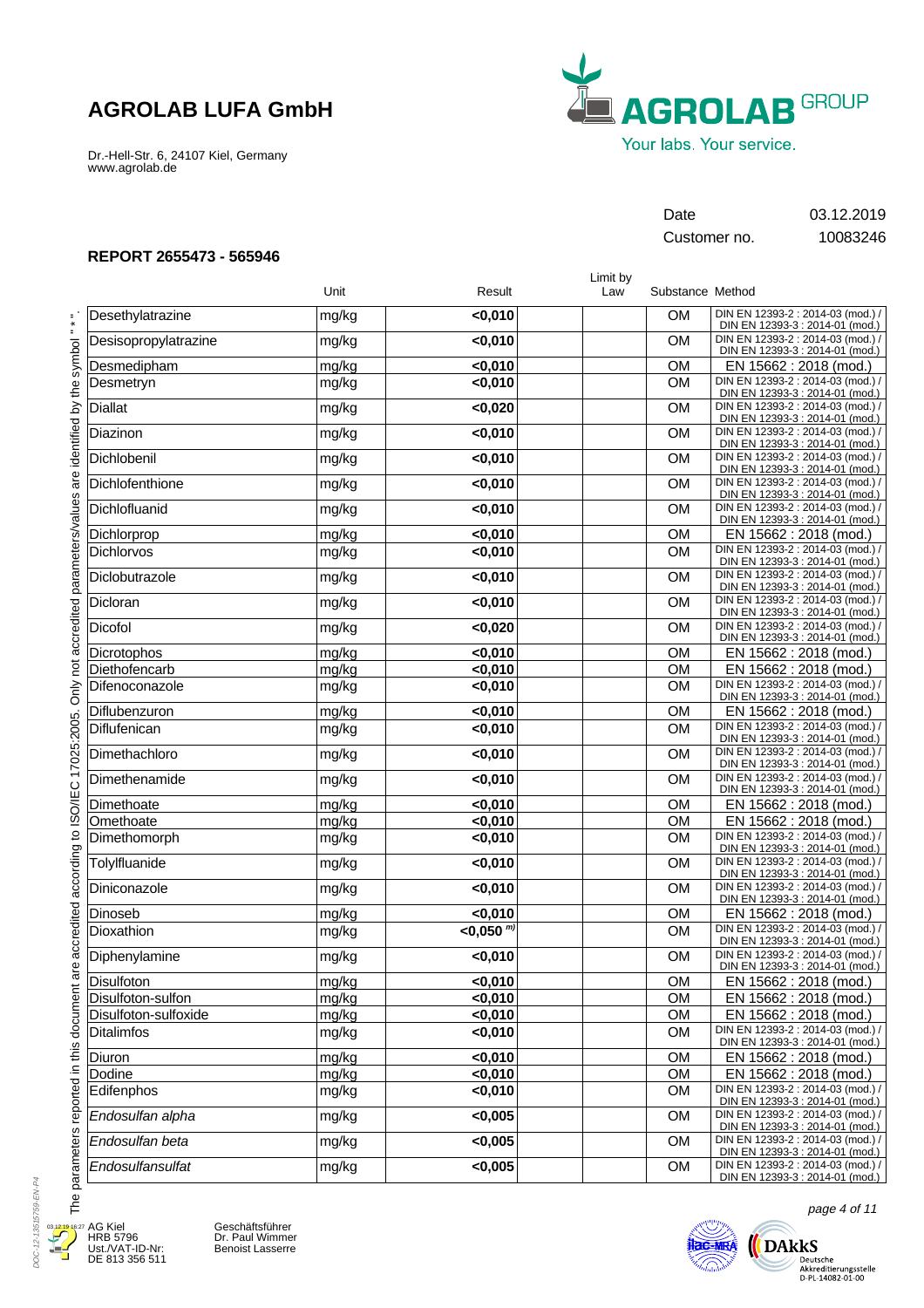Dr.-Hell-Str. 6, 24107 Kiel, Germany www.agrolab.de



Customer no. 10083246

Date 03.12.2019

### **REPORT 2655473 - 565946**

|                                          |       |                  | Limit by |                  |                                                                      |
|------------------------------------------|-------|------------------|----------|------------------|----------------------------------------------------------------------|
|                                          | Unit  | Result           | Law      | Substance Method |                                                                      |
| Sum endosulfan-alpha, -beta, -<br>sulfat | mg/kg | n.q.             |          | <b>OM</b>        | calculated                                                           |
| Endrin                                   | mg/kg | < 0,005          |          | <b>OM</b>        | DIN EN 12393-2 : 2014-03 (mod.) /<br>DIN EN 12393-3 : 2014-01 (mod.) |
| <b>EPN</b>                               | mg/kg | $0,010$          |          | <b>OM</b>        | DIN EN 12393-2 : 2014-03 (mod.) /<br>DIN EN 12393-3 : 2014-01 (mod.) |
| Ethiofencarb                             | mg/kg | $0,010$          |          | <b>OM</b>        | EN 15662 : 2018 (mod.)                                               |
| Ethiofencarb-sulfon                      | mg/kg | < 0,010          |          | <b>OM</b>        | EN 15662 : 2018 (mod.)                                               |
| Ethiofencarb-sulfoxide                   | mg/kg | $0,010$          |          | <b>OM</b>        | EN 15662: 2018 (mod.)                                                |
| Ethion                                   | mg/kg | $0,010$          |          | <b>OM</b>        | DIN EN 12393-2 : 2014-03 (mod.) /<br>DIN EN 12393-3 : 2014-01 (mod.) |
| Ethoprophos                              | mg/kg | $0,010$          |          | <b>OM</b>        | DIN EN 12393-2 : 2014-03 (mod.) /<br>DIN EN 12393-3 : 2014-01 (mod.) |
| Etrimfos                                 | mg/kg | $0,010$          |          | <b>OM</b>        | DIN EN 12393-2 : 2014-03 (mod.) /<br>DIN EN 12393-3 : 2014-01 (mod.) |
| Famoxadone                               | mg/kg | $0,010$          |          | <b>OM</b>        | DIN EN 12393-2 : 2014-03 (mod.) /<br>DIN EN 12393-3 : 2014-01 (mod.) |
| Famphur                                  | mg/kg | $0,010$          |          | <b>OM</b>        | DIN EN 12393-2 : 2014-03 (mod.) /<br>DIN EN 12393-3 : 2014-01 (mod.) |
| Fenarimole                               | mg/kg | < 0,010          |          | <b>OM</b>        | DIN EN 12393-2 : 2014-03 (mod.) /<br>DIN EN 12393-3 : 2014-01 (mod.) |
| Fenchlorphos                             | mg/kg | $0,010$          |          | <b>OM</b>        | DIN EN 12393-2 : 2014-03 (mod.) /<br>DIN EN 12393-3 : 2014-01 (mod.) |
| Fenhexamid                               | mg/kg | $0,010$          |          | <b>OM</b>        | DIN EN 12393-2 : 2014-03 (mod.) /<br>DIN EN 12393-3 : 2014-01 (mod.) |
| Fenitrothion                             | mg/kg | $0,010$          |          | <b>OM</b>        | DIN EN 12393-2 : 2014-03 (mod.) /<br>DIN EN 12393-3 : 2014-01 (mod.) |
| Fenoxaprop-P-ethyle                      | mg/kg | $0,010$          |          | <b>OM</b>        | EN 15662 : 2018 (mod.)                                               |
| Fenoxycarb                               | mg/kg | $0,010$          |          | <b>OM</b>        | EN 15662 : 2018 (mod.)                                               |
| Fenpropathrine                           | mg/kg | $0,010$          |          | <b>OM</b>        | DIN EN 12393-2 : 2014-03 (mod.) /<br>DIN EN 12393-3 : 2014-01 (mod.) |
| Fenpropidin                              | mg/kg | $0,010$          |          | <b>OM</b>        | EN 15662 : 2018 (mod.)                                               |
| Fenpropimorph                            | mg/kg | $0,010$          |          | <b>OM</b>        | DIN EN 12393-2 : 2014-03 (mod.) /<br>DIN EN 12393-3 : 2014-01 (mod.) |
| Fenthion                                 | mg/kg | $0,010$          |          | <b>OM</b>        | EN 15662 : 2018 (mod.)                                               |
| Fenvalerate                              | mg/kg | < 0,010          |          | <b>OM</b>        | DIN EN 12393-2 : 2014-03 (mod.) /<br>DIN EN 12393-3 : 2014-01 (mod.) |
| Fipronil                                 | mg/kg | < 0,002          |          | <b>OM</b>        | EN 15662 : 2018 (mod.)                                               |
| Flazasulfuron                            | mg/kg | $0,010$          |          | <b>OM</b>        | EN 15662 : 2018 (mod.)                                               |
| Florasulam                               | mg/kg | $0,010$          |          | <b>OM</b>        | EN 15662 : 2018 (mod.)                                               |
| Fluazifop                                | mg/kg | $0,010$          |          | <b>OM</b>        | EN 15662 : 2018 (mod.)                                               |
| Fluazifop-butyle                         | mg/kg | $0,010$          |          | <b>OM</b>        | EN 15662 : 2018 (mod.)                                               |
| Fluazinam                                | mg/kg | $0,010$          |          | OM               | EN 15662 : 2018 (mod.)<br>DIN EN 12393-2 : 2014-03 (mod.) /          |
| Flucythrinat                             | mg/kg | $0,010$          |          | <b>OM</b>        | DIN EN 12393-3 : 2014-01 (mod.)                                      |
| Fludioxonil                              | mg/kg | $0,010$          |          | <b>OM</b>        | DIN EN 12393-2 : 2014-03 (mod.) /<br>DIN EN 12393-3 : 2014-01 (mod.) |
| Flufenacet                               | mg/kg | <0,010           |          | <b>OM</b>        | DIN EN 12393-2 : 2014-03 (mod.) /<br>DIN EN 12393-3 : 2014-01 (mod.) |
| Flufenoxuron                             | mg/kg | $0,010$          |          | <b>OM</b>        | EN 15662 : 2018 (mod.)                                               |
| Flusilazole                              | mg/kg | < 0,010          |          | <b>OM</b>        | DIN EN 12393-2 : 2014-03 (mod.) /<br>DIN EN 12393-3 : 2014-01 (mod.) |
| Flutriafol                               | mg/kg | < 0,010          |          | <b>OM</b>        | DIN EN 12393-2 : 2014-03 (mod.) /<br>DIN EN 12393-3 : 2014-01 (mod.) |
| Folpet                                   | mg/kg | $0,010$          |          | <b>OM</b>        | DIN EN 12393-2 : 2014-03 (mod.) /<br>DIN EN 12393-3 : 2014-01 (mod.) |
| Phthalimide                              | mg/kg | $<$ 0.050 $^{m}$ |          | <b>OM</b>        | DIN EN 12393-2 : 2014-03 (mod.) /<br>DIN EN 12393-3 : 2014-01 (mod.) |
| Fonofos                                  | mg/kg | < 0,010          |          | <b>OM</b>        | DIN EN 12393-2 : 2014-03 (mod.) /<br>DIN EN 12393-3 : 2014-01 (mod.) |
| Formothion                               | mg/kg | $0,010$          |          | <b>OM</b>        | DIN EN 12393-2 : 2014-03 (mod.) /<br>DIN EN 12393-3 : 2014-01 (mod.) |
| Furathiocarb                             | mg/kg | < 0,010          |          | OM               | EN 15662 : 2018 (mod.)                                               |
| Haloxyfop                                | mg/kg | <0,010           |          | <b>OM</b>        | EN 15662 : 2018 (mod.)                                               |

DOC-12-13515759-EN-P5 DOC-12-13515759-EN-P5 03.12.19 16 Д

E

AG Kiel HRB 5796 Ust./VAT-ID-Nr: DE 813 356 511



page 5 of 11 **Ilac-MRA** 

 $\bigoplus\limits_{\text{Deutsche } \atop \text{Akkeediterungsstelle } \atop \text{D-PL-14082-01-00}}$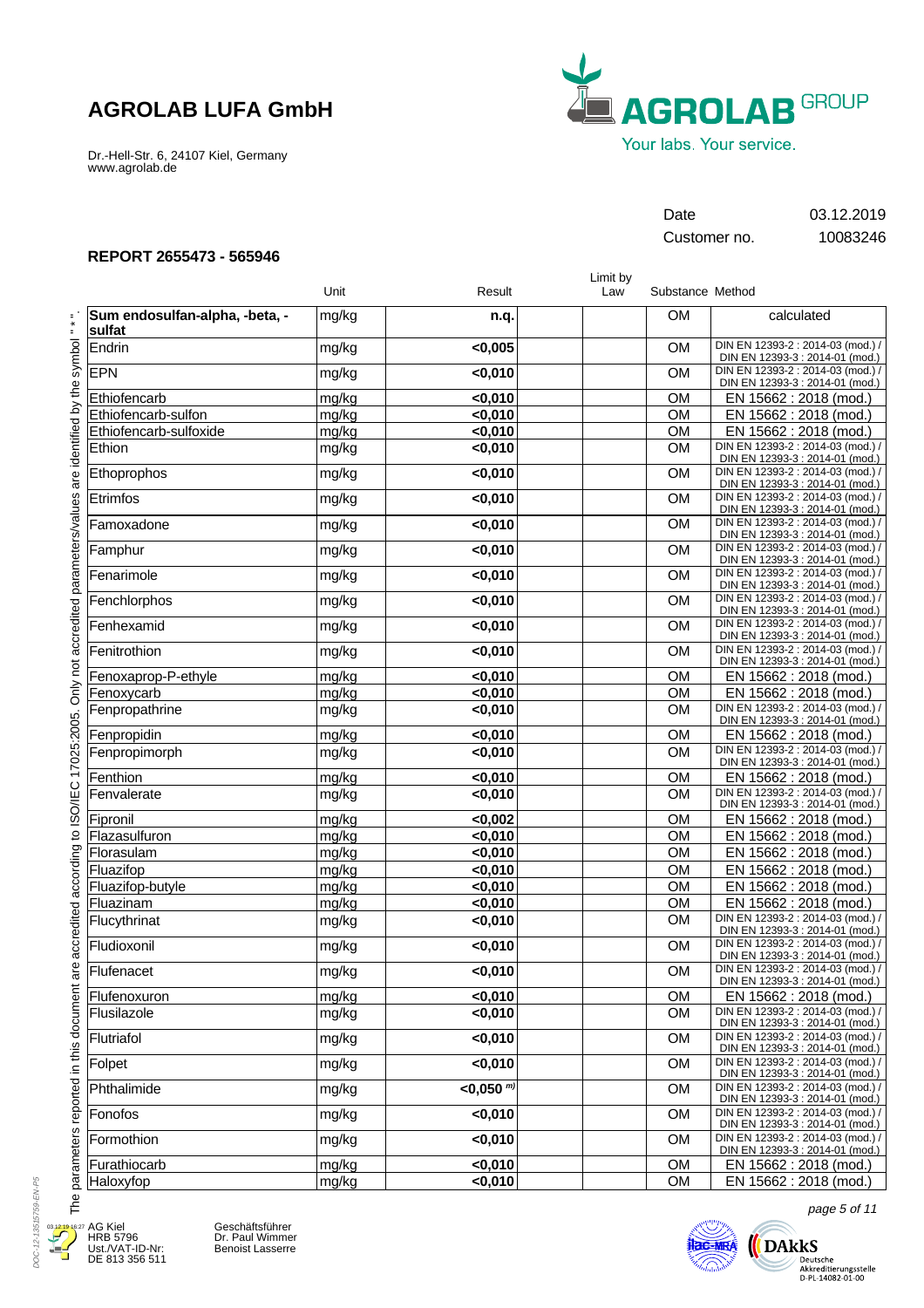Dr.-Hell-Str. 6, 24107 Kiel, Germany www.agrolab.de



## Date 03.12.2019

Customer no. 10083246

Limit by

EN 15662 : 2018 (mod.) EN 15662 : 2018 (mod.) DIN EN 12393-2 : 2014-03 (mod.) / DIN EN 12393-3 : 2014-01 (mod.) DIN EN 12393-2 : 2014-03 (mod.) / DIN EN 12393-3 : 2014-01 (mod.) DIN EN 12393-2 : 2014-03 (mod.) / DIN EN 12393-3 : 2014-01 (mod.) DIN EN 12393-2 : 2014-03 (mod.) / DIN EN 12393-3 : 2014-01 (mod.) DIN EN 12393-2 : 2014-03 (mod.) / DIN EN 12393-3 : 2014-01 (mod.) DIN EN 12393-2 : 2014-03 (mod.) / DIN EN 12393-3 : 2014-01 (mod.) DIN EN 12393-2 : 2014-03 (mod.) / DIN EN 12393-3 : 2014-01 (mod.) DIN EN 12393-2 : 2014-03 (mod.) / DIN EN 12393-3 : 2014-01 (mod.) DIN EN 12393-2 : 2014-03 (mod.) / DIN EN 12393-3 : 2014-01 (mod.) calculated DIN EN 12393-2 : 2014-03 (mod.) / DIN EN 12393-3 : 2014-01 (mod.) DIN EN 12393-2 : 2014-03 (mod.) / DIN EN 12393-3 : 2014-01 (mod.) EN 15662 : 2018 (mod.) DIN EN 12393-2 : 2014-03 (mod.) / DIN EN 12393-3 : 2014-01 (mod.) EN 15662 : 2018 (mod.) EN 15662 : 2018 (mod.) EN 15662 : 2018 (mod.) EN 15662 : 2018 (mod.) DIN EN 12393-2 : 2014-03 (mod.) / DIN EN 12393-3 : 2014-01 (mod.) EN 15662 : 2018 (mod.) DIN EN 12393-2 : 2014-03 (mod.) / DIN EN 12393-3 : 2014-01 (mod.) DIN EN 12393-2 : 2014-03 (mod.) / DIN EN 12393-3 : 2014-01 (mod.) EN 15662 : 2018 (mod.) EN 15662 : 2018 (mod.) DIN EN 12393-2 : 2014-03 (mod.) / DIN EN 12393-3 : 2014-01 (mod.) DIN EN 12393-2 : 2014-03 (mod.) / DIN EN 12393-3 : 2014-01 (mod.) DIN EN 12393-2 : 2014-03 (mod.) / DIN EN 12393-3 : 2014-01 (mod.) EN 15662 : 2018 (mod.) DIN EN 12393-2 : 2014-03 (mod.) / DIN EN 12393-3 : 2014-01 (mod.) DIN EN 12393-2 : 2014-03 (mod.) / DIN EN 12393-3 : 2014-01 (mod.) calculated EN 15662 : 2018 (mod.) EN 15662 : 2018 (mod.) DIN EN 12393-2 : 2014-03 (mod.) / DIN EN 12393-3 : 2014-01 (mod.) EN 15662 : 2018 (mod.) EN 15662 : 2018 (mod.) EN 15662 : 2018 (mod.) DIN EN 12393-2 : 2014-03 (mod.) / DIN EN 12393-3 : 2014-01 (mod.)

### **REPORT 2655473 - 565946**

|                                                                    |                                                 | Unit  | Result  | ∟ասու ⊳y<br>Law | Substance Method |                                |
|--------------------------------------------------------------------|-------------------------------------------------|-------|---------|-----------------|------------------|--------------------------------|
|                                                                    | Haloxyfop methyl                                | mg/kg | $0,010$ |                 | <b>OM</b>        | EN <sub>1</sub>                |
|                                                                    | Haloxyfop-ethoxy-ethyl                          | mg/kg | $0,010$ |                 | OM               | EN <sub>1</sub>                |
|                                                                    | HCH-alpha                                       | mg/kg | <0,005  |                 | <b>OM</b>        | DIN EN<br>DIN EN               |
|                                                                    | HCH-beta                                        | mg/kg | < 0,005 |                 | <b>OM</b>        | DIN EN<br>DIN EN               |
|                                                                    | HCH-delta                                       | mg/kg | < 0,005 |                 | <b>OM</b>        | <b>DIN EN</b><br>DIN EN        |
|                                                                    | <b>HCH-epsilon</b>                              | mg/kg | < 0,005 |                 | <b>OM</b>        | DIN EN<br>DIN EN               |
|                                                                    | Hexachlorobenzene                               | mg/kg | < 0,005 |                 | <b>OM</b>        | <b>DIN EN</b><br>DIN EN        |
|                                                                    | HCH-gamma (Lindane)                             | mg/kg | < 0,005 |                 | <b>OM</b>        | <b>DIN EN</b><br>DIN EN        |
| Only not accredited parameters/values are identified by the symbol | Heptachlor                                      | mg/kg | < 0,005 |                 | <b>OM</b>        | DIN EN<br><b>DIN EN</b>        |
|                                                                    | Heptachlorepoxide-cis                           | mg/kg | < 0,005 |                 | <b>OM</b>        | DIN EN<br>DIN EN               |
|                                                                    | Heptachlorepoxide-trans                         | mg/kg | < 0,005 |                 | <b>OM</b>        | DIN EN<br>DIN EN               |
|                                                                    | Sum heptachlor,<br>heptachlorepoxide            | mg/kg | n.q.    |                 | OM               |                                |
|                                                                    | Heptenophos                                     | mg/kg | $0,010$ |                 | <b>OM</b>        | <b>DIN EN</b><br>DIN EN        |
|                                                                    | Hexaconazole                                    | mg/kg | $0,010$ |                 | <b>OM</b>        | DIN EN<br>DIN EN               |
|                                                                    | Hexaflumuron                                    | mg/kg | $0,010$ |                 | <b>OM</b>        | $EN_1$                         |
|                                                                    | Hexazinone                                      | mg/kg | $0,010$ |                 | <b>OM</b>        | <b>DIN EN</b><br>DIN EN        |
|                                                                    | Imazalil                                        | mg/kg | $0,010$ |                 | <b>OM</b>        | EN <sub>1</sub>                |
|                                                                    | Imidacloprid                                    | mg/kg | 0,032   |                 | <b>OM</b>        | EN <sub>1</sub>                |
|                                                                    | lodosulfuron-methyl-sodium                      | mg/kg | $0,010$ |                 | <b>OM</b>        | EN <sub>1</sub>                |
|                                                                    | loxynil                                         | mg/kg | $0,010$ |                 | <b>OM</b>        | EN <sub>1</sub>                |
| 17025:2005.                                                        | Iprodion                                        | mg/kg | $0,010$ |                 | <b>OM</b>        | <b>DIN EN</b><br><b>DIN EN</b> |
|                                                                    | Iprovalicarb                                    | mg/kg | $0,010$ |                 | <b>OM</b>        | EN <sub>1</sub>                |
|                                                                    | Isodrin                                         | mg/kg | $0,010$ |                 | <b>OM</b>        | <b>DIN EN</b><br>DIN EN        |
|                                                                    | Isofenphos                                      | mg/kg | $0,010$ |                 | <b>OM</b>        | DIN EN<br><b>DIN EN</b>        |
|                                                                    | Isoproturon                                     | mg/kg | $0,010$ |                 | <b>OM</b>        | EN <sub>1</sub>                |
|                                                                    | Isoxaflutole                                    | mg/kg | $0,010$ |                 | <b>OM</b>        | EN <sub>1</sub>                |
|                                                                    | Kresoxim-methyl                                 | mg/kg | < 0,010 |                 | <b>OM</b>        | DIN EN<br>DIN EN               |
|                                                                    | lambda-Cyhalothrine                             | mg/kg | 0,021   |                 | <b>OM</b>        | DIN EN<br>DIN EN               |
| accredited according to ISO/IEC                                    | Leptophos                                       | mg/kg | <0,010  |                 | <b>OM</b>        | DIN EN<br>DIN EN               |
| are                                                                | Linuron                                         | mg/kg | $0,010$ |                 | <b>OM</b>        | EN <sub>1</sub>                |
|                                                                    | Malaoxon                                        | mg/kg | $0,010$ |                 | <b>OM</b>        | DIN EN<br>DIN EN               |
| The parameters reported in this document                           | Malathion                                       | mg/kg | < 0,010 |                 | <b>OM</b>        | <b>DIN EN</b><br>DIN EN        |
|                                                                    | Sum of malathion and malaoxon                   | mg/kg | n.q.    |                 | OM               |                                |
|                                                                    | <b>MCPA</b>                                     | mg/kg | <0,010  |                 | OM               | EN <sub>1</sub>                |
|                                                                    | <b>MCPB</b>                                     | mg/kg | $0,010$ |                 | OM               | EN <sub>1</sub>                |
|                                                                    | Mecarbame                                       | mg/kg | $0,010$ |                 | <b>OM</b>        | DIN EN<br>DIN EN               |
|                                                                    | Mecoprop                                        | mg/kg | $0,010$ |                 | OM               | EN <sub>1</sub>                |
|                                                                    | Mefenpyr-diethyl                                | mg/kg | < 0,010 |                 | OM               | EN <sub>1</sub>                |
|                                                                    | Mepanipyrim                                     | mg/kg | <0,010  |                 | OM               | EN <sub>1</sub>                |
|                                                                    | Metalaxyl (Sum of Metalaxyl and<br>Metalaxyl-M) | mg/kg | $0,010$ |                 | <b>OM</b>        | DIN EN<br>DIN EN               |



AG Kiel HRB 5796 Ust./VAT-ID-Nr: DE 813 356 511 Geschäftsführer Dr. Paul Wimmer Benoist Lasserre



page 6 of 11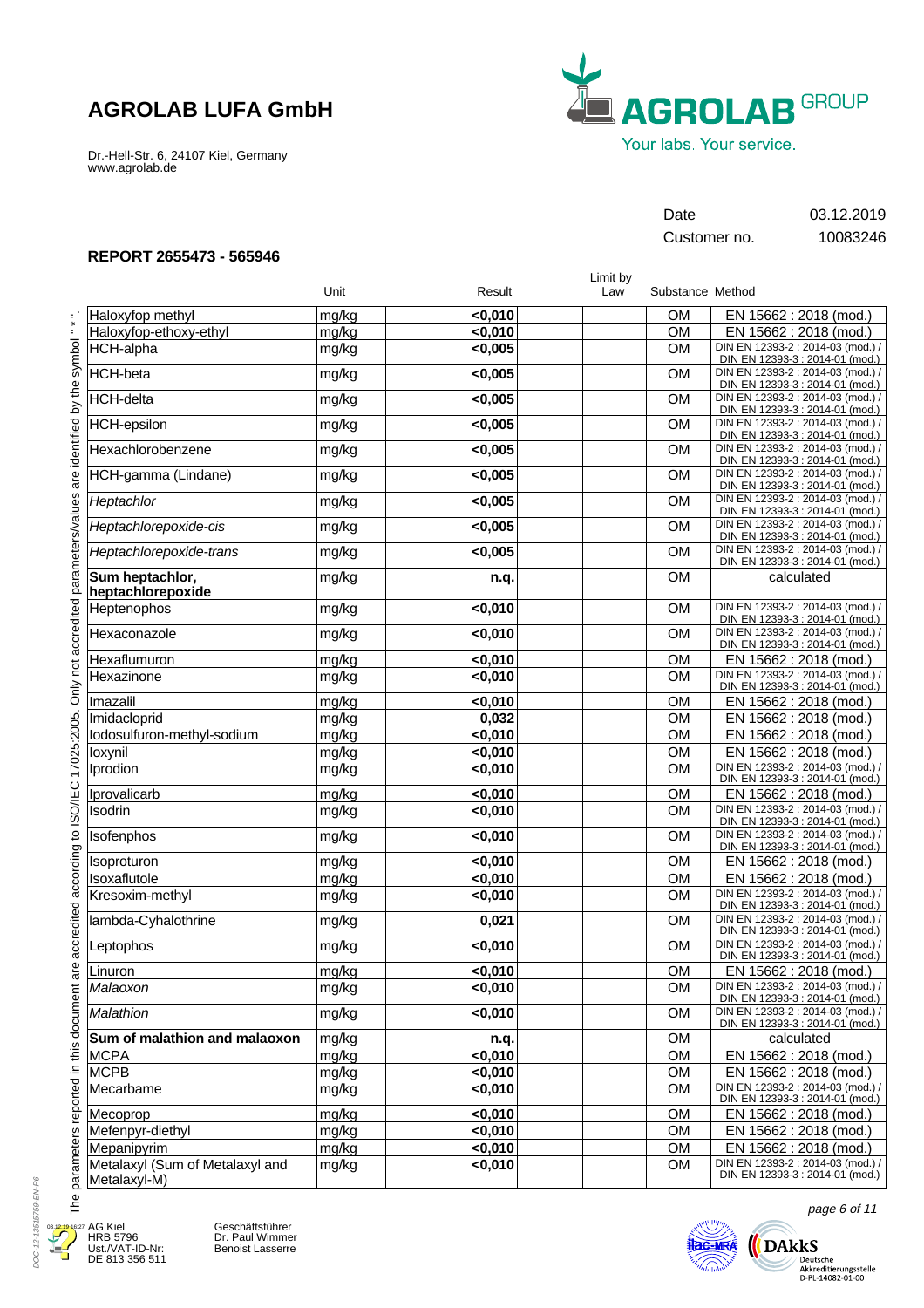Dr.-Hell-Str. 6, 24107 Kiel, Germany www.agrolab.de



Customer no. 10083246

Date 03.12.2019

### **REPORT 2655473 - 565946**

|                                           |       |                    | Limit by |                  |                                                                      |
|-------------------------------------------|-------|--------------------|----------|------------------|----------------------------------------------------------------------|
|                                           | Unit  | Result             | Law      | Substance Method |                                                                      |
| Metamitron                                | mg/kg | < 0,010            |          | <b>OM</b>        | EN 15662 : 2018 (mod.)                                               |
| Metazachlor                               | mg/kg | < 0,010            |          | <b>OM</b>        | DIN EN 12393-2 : 2014-03 (mod.) /<br>DIN EN 12393-3 : 2014-01 (mod.) |
| Metconazole                               | mg/kg | $0,010$            |          | <b>OM</b>        | DIN EN 12393-2 : 2014-03 (mod.) /<br>DIN EN 12393-3 : 2014-01 (mod.) |
| Methabenzthiazuron                        | mg/kg | $0,010$            |          | <b>OM</b>        | EN 15662 : 2018 (mod.)                                               |
| Methamidophos                             | mg/kg | < 0,020            |          | <b>OM</b>        | DIN EN 12393-2 : 2014-03 (mod.) /<br>DIN EN 12393-3 : 2014-01 (mod.) |
| Methidathion                              | mg/kg | $0,010$            |          | <b>OM</b>        | DIN EN 12393-2 : 2014-03 (mod.) /<br>DIN EN 12393-3 : 2014-01 (mod.) |
| Methiocarb                                | mg/kg | $0,010$            |          | <b>OM</b>        | DIN EN 12393-2 : 2014-03 (mod.) /<br>DIN EN 12393-3 : 2014-01 (mod.) |
| Methomyl                                  | mg/kg | $0,010$            |          | <b>OM</b>        | EN 15662 : 2018 (mod.)                                               |
| Methoxychlor                              | mg/kg | < 0,005            |          | <b>OM</b>        | DIN EN 12393-2 : 2014-03 (mod.) /<br>DIN EN 12393-3 : 2014-01 (mod.) |
| Methoxyfenozide                           | mg/kg | < 0,010            |          | <b>OM</b>        | EN 15662 : 2018 (mod.)                                               |
| Metobromuron                              | mg/kg | < 0,010            |          | <b>OM</b>        | EN 15662 : 2018 (mod.)                                               |
| Metolachlor                               | mg/kg | $0,010$            |          | <b>OM</b>        | DIN EN 12393-2 : 2014-03 (mod.) /<br>DIN EN 12393-3 : 2014-01 (mod.) |
| Metosulam                                 | mg/kg | < 0,010            |          | <b>OM</b>        | EN 15662: 2018 (mod.)                                                |
| Metoxuron                                 | mg/kg | < 0,010            |          | <b>OM</b>        | EN 15662 : 2018 (mod.)                                               |
| Metribuzin                                | mg/kg | < 0.010            |          | <b>OM</b>        | DIN EN 12393-2 : 2014-03 (mod.) /<br>DIN EN 12393-3 : 2014-01 (mod.) |
| Metsulfurone-methyl                       | mg/kg | < 0,010            |          | <b>OM</b>        | EN 15662 : 2018 (mod.)                                               |
| Mevinphos                                 | mg/kg | $0,010$            |          | <b>OM</b>        | DIN EN 12393-2 : 2014-03 (mod.) /<br>DIN EN 12393-3 : 2014-01 (mod.) |
| <b>Mirex</b>                              | mg/kg | < 0,005            |          | <b>OM</b>        | DIN EN 12393-2 : 2014-03 (mod.) /<br>DIN EN 12393-3 : 2014-01 (mod.) |
| Monocrotophos                             | mg/kg | < 0.010            |          | <b>OM</b>        | EN 15662 : 2018 (mod.)                                               |
| Monolinuron                               | mg/kg | < 0,010            |          | <b>OM</b>        | EN 15662 : 2018 (mod.)                                               |
| Myclobutanil                              | mg/kg | $0,010$            |          | <b>OM</b>        | DIN EN 12393-2 : 2014-03 (mod.) /<br>DIN EN 12393-3 : 2014-01 (mod.) |
| Nicosulfuron                              | mg/kg | < 0,010            |          | <b>OM</b>        | EN 15662 : 2018 (mod.)                                               |
| Nitrofen                                  | mg/kg | < 0,005            |          | <b>OM</b>        | DIN EN 12393-2 : 2014-03 (mod.) /<br>DIN EN 12393-3 : 2014-01 (mod.) |
| Nitrothal-isopropyle                      | mg/kg | $0,010$            |          | <b>OM</b>        | DIN EN 12393-2 : 2014-03 (mod.) /<br>DIN EN 12393-3 : 2014-01 (mod.) |
| Oxadixyle                                 | mg/kg | $0,010$            |          | <b>OM</b>        | DIN EN 12393-2 : 2014-03 (mod.) /<br>DIN EN 12393-3 : 2014-01 (mod.) |
| Oxamyl                                    | mg/kg | $\overline{0,010}$ |          | <b>OM</b>        | EN 15662 : 2018 (mod.)                                               |
| Paclobutrazol                             | mg/kg | $0,010$            |          | <b>OM</b>        | DIN EN 12393-2 : 2014-03 (mod.) /<br>DIN EN 12393-3 : 2014-01 (mod.) |
| Paraoxon-ethyl                            | mg/kg | $0,010$            |          | <b>OM</b>        | DIN EN 12393-2 : 2014-03 (mod.) /<br>DIN EN 12393-3 : 2014-01 (mod.) |
| Paraoxon-methyl                           | mg/kg | $0,010$            |          | <b>OM</b>        | DIN EN 12393-2 : 2014-03 (mod.) /<br>DIN EN 12393-3 : 2014-01 (mod.) |
| Parathion-methyl                          | mg/kg | < 0.010            |          | <b>OM</b>        | DIN EN 12393-2 : 2014-03 (mod.) /<br>DIN EN 12393-3 : 2014-01 (mod.) |
| Parathion-ethyl                           | mg/kg | <0,010             |          | <b>OM</b>        | DIN EN 12393-2 : 2014-03 (mod.) /<br>DIN EN 12393-3 : 2014-01 (mod.) |
| Penconazol                                | mg/kg | $0,010$            |          | <b>OM</b>        | DIN EN 12393-2 : 2014-03 (mod.) /<br>DIN EN 12393-3 : 2014-01 (mod.) |
| Pencycuron                                | mg/kg | < 0,010            |          | <b>OM</b>        | EN 15662 : 2018 (mod.)                                               |
| Pendimethalin                             | mg/kg | < 0,010            |          | <b>OM</b>        | DIN EN 12393-2 : 2014-03 (mod.) /<br>DIN EN 12393-3 : 2014-01 (mod.) |
| Pentachloro-aniline                       | mg/kg | < 0,010            |          | <b>OM</b>        | DIN EN 12393-2 : 2014-03 (mod.) /<br>DIN EN 12393-3 : 2014-01 (mod.) |
| Quintozene                                | mg/kg | < 0,005            |          | <b>OM</b>        | DIN EN 12393-2 : 2014-03 (mod.) /<br>DIN EN 12393-3 : 2014-01 (mod.) |
| Sum quintozene and<br>pentachloro-aniline | mg/kg | n.q.               |          | <b>OM</b>        | calculated                                                           |
| Pentachlorobenzene                        | mg/kg | < 0,005            |          | <b>OM</b>        | DIN EN 12393-2 : 2014-03 (mod.) /<br>DIN EN 12393-3 : 2014-01 (mod.) |
| Permethrin                                | mg/kg | <0,010             |          | <b>OM</b>        | DIN EN 12393-2 : 2014-03 (mod.) /<br>DIN EN 12393-3 : 2014-01 (mod.) |



Thep

E

AG Kiel HRB 5796 Ust./VAT-ID-Nr: DE 813 356 511

Geschäftsführer Dr. Paul Wimmer Benoist Lasserre



page 7 of 11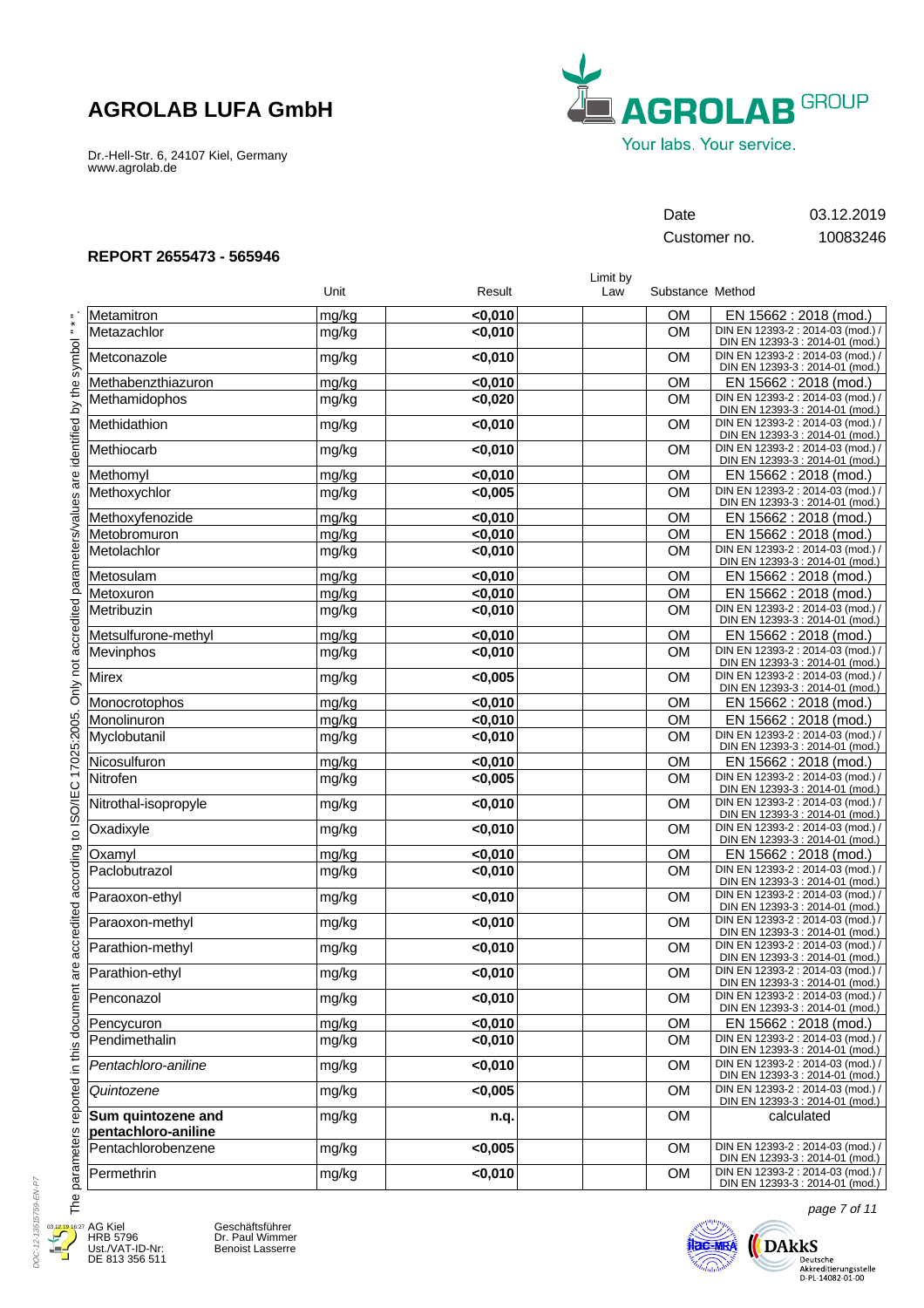Dr.-Hell-Str. 6, 24107 Kiel, Germany www.agrolab.de



## Date 03.12.2019

Customer no. 10083246

### **REPORT 2655473 - 565946**

Phenmedipham **Phorate Phosalone** Phosmet Phosphamidon Piperonylbutoxide Piperophos Pirimicarb Pirimiphos-ethyl Pirimiphos-methyl Pirimisulfuron-methyle **Prochloraz Procymidone** Profenofos Prometryn Propachlor Propamocarb Propaquizafop Propargite Propazine Propetamphos Propham Propiconazole Propoxur Propoxycarbazone Propyzamide Prosulfocarb Prosulfuron Prothiophos Pymetrozine Pyrazophos **Pyrethrins** Pyridate Pyridaphenthion Pyrifenox Pyrimethanile **Quinalphos Quinmerac** Quizalofop, incl. quizalfop-P mg/kg mg/kg mg/kg mg/kg mg/kg mg/kg mg/kg mg/kg mg/kg mg/kg mg/kg mg/kg mg/kg mg/kg mg/kg mg/kg mg/kg mg/kg mg/kg mg/kg mg/kg mg/kg mg/kg mg/kg mg/kg mg/kg mg/kg mg/kg mg/kg mg/kg mg/kg mg/kg mg/kg mg/kg mg/kg mg/kg mg/kg mg/kg mg/kg EN 15662 : 2018 (mod.) EN 15662 : 2018 (mod.) DIN EN 12393-2 : 2014-03 (mod.) / DIN EN 12393-3 : 2014-01 (mod.) DIN EN 12393-2 : 2014-03 (mod.) / DIN EN 12393-3 : 2014-01 (mod.) DIN EN 12393-2 : 2014-03 (mod.) / DIN EN 12393-3 : 2014-01 (mod.) DIN EN 12393-2 : 2014-03 (mod.) / DIN EN 12393-3 : 2014-01 (mod.) DIN EN 12393-2 : 2014-03 (mod.) / DIN EN 12393-3 : 2014-01 (mod.) DIN EN 12393-2 : 2014-03 (mod.) / DIN EN 12393-3 : 2014-01 (mod.) DIN EN 12393-2 : 2014-03 (mod.) / DIN EN 12393-3 : 2014-01 (mod.) DIN EN 12393-2 : 2014-03 (mod.) / DIN EN 12393-3 : 2014-01 (mod.) EN 15662 : 2018 (mod.) EN 15662 : 2018 (mod.) DIN EN 12393-2 : 2014-03 (mod.) / DIN EN 12393-3 : 2014-01 (mod.) DIN EN 12393-2 : 2014-03 (mod.) / DIN EN 12393-3 : 2014-01 (mod.) DIN EN 12393-2 : 2014-03 (mod.) / DIN EN 12393-3 : 2014-01 (mod.) DIN EN 12393-2 : 2014-03 (mod.) / DIN EN 12393-3 : 2014-01 (mod.) EN 15662 : 2018 (mod.) EN 15662 : 2018 (mod.) DIN EN 12393-2 : 2014-03 (mod.) / DIN EN 12393-3 : 2014-01 (mod.) DIN EN 12393-2 : 2014-03 (mod.) / DIN EN 12393-3 : 2014-01 (mod.) DIN EN 12393-2 : 2014-03 (mod.) / DIN EN 12393-3 : 2014-01 (mod.) DIN EN 12393-2 : 2014-03 (mod.) / DIN EN 12393-3 : 2014-01 (mod.) DIN EN 12393-2 : 2014-03 (mod.) / DIN EN 12393-3 : 2014-01 (mod.) DIN EN 12393-2 : 2014-03 (mod.) / DIN EN 12393-3 : 2014-01 (mod.) EN 15662 : 2018 (mod.) DIN EN 12393-2 : 2014-03 (mod.) / DIN EN 12393-3 : 2014-01 (mod.) DIN EN 12393-2 : 2014-03 (mod.) / DIN EN 12393-3 : 2014-01 (mod.) EN 15662 : 2018 (mod.) DIN EN 12393-2 : 2014-03 (mod.) / DIN EN 12393-3 : 2014-01 (mod.) EN 15662 : 2018 (mod.) DIN EN 12393-2 : 2014-03 (mod.) / DIN EN 12393-3 : 2014-01 (mod.) DIN EN 12393-2 : 2014-03 (mod.) / DIN EN 12393-3 : 2014-01 (mod.) EN 15662 : 2018 (mod.) DIN EN 12393-2 : 2014-03 (mod.) / DIN EN 12393-3 : 2014-01 (mod.) DIN EN 12393-2 : 2014-03 (mod.) / DIN EN 12393-3 : 2014-01 (mod.) DIN EN 12393-2 : 2014-03 (mod.) / DIN EN 12393-3 : 2014-01 (mod.) DIN EN 12393-2 : 2014-03 (mod.) / DIN EN 12393-3 : 2014-01 (mod.) EN 15662 : 2018 (mod.) EN 15662 : 2018 (mod.) **<0,010 <0,01 <0,010 <0,010 <0,010 <0,010 <0,010 <0,010 <0,010 <0,010 <0,010 <0,010 <0,010 <0,010 <0,010 <0,010 <0,010 <0,010 <0,020 <0,010 <0,010 <0,010 <0,010 <0,010 <0,010 <0,010 <0,010 <0,010 <0,010 <0,010 <0,010 <0,020 <0,010 <0,010 <0,010 <0,010 <0,010 <0,010 <0,010** OM OM OM OM OM OM OM OM OM OM OM **OM** OM **OM** OM OM OM OM **OM** OM OM OM **OM** OM OM OM OM OM OM OM OM OM OM OM OM OM OM OM OM Limit by<br>Law Unit **Contract Contract Contract Contract Contract Contract Contract Contract Contract Contract Contract Contract Contract Contract Contract Contract Contract Contract Contract Contract Contract Contract Contract Contract** 

DOC-12-13515759-EN-P8 DOC-12-13515759-EN-P8 03.12.19 16:27

Гhе

AG Kiel HRB 5796 Ust./VAT-ID-Nr: DE 813 356 511 Geschäftsführer Dr. Paul Wimmer Benoist Lasserre



page 8 of 11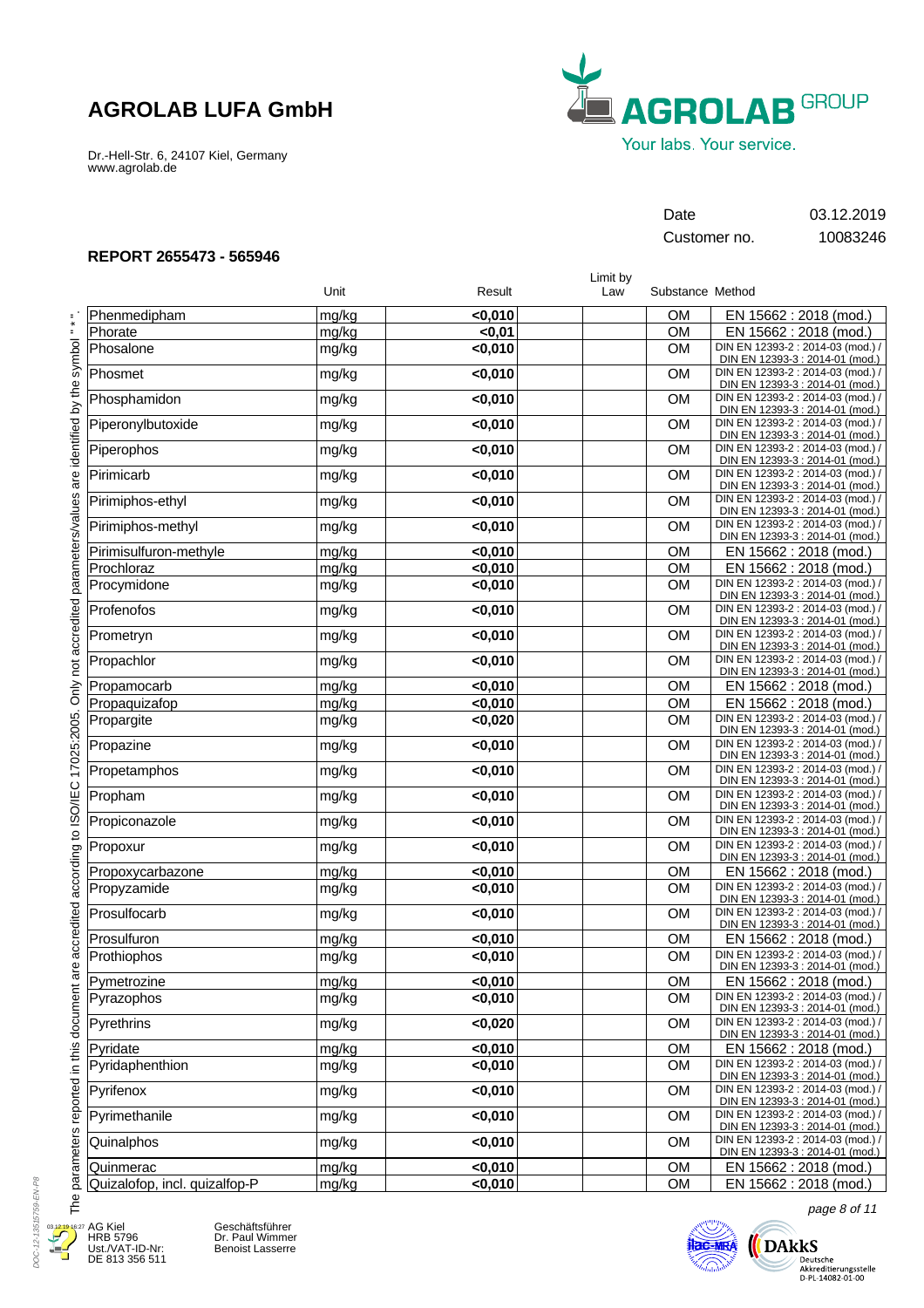Dr.-Hell-Str. 6, 24107 Kiel, Germany www.agrolab.de



## Date 03.12.2019

Customer no. 10083246

Limit by

### **REPORT 2655473 - 565946**

|                        | Unit  | Result  | Law | Substance Method |                                                                      |
|------------------------|-------|---------|-----|------------------|----------------------------------------------------------------------|
| Resmethrine            | mg/kg | $0,010$ |     | OМ               | DIN EN 12393-2 : 2014-03 (mod.) /<br>DIN EN 12393-3 : 2014-01 (mod.) |
| Rimsulfuron            | mg/kg | < 0,010 |     | <b>OM</b>        | EN 15662 : 2018 (mod.)                                               |
| Rotenone               | mg/kg | < 0,010 |     | OM               | EN 15662 : 2018 (mod.)                                               |
| Silthiofam             | mg/kg | $0,010$ |     | <b>OM</b>        | DIN EN 12393-2 : 2014-03 (mod.) /<br>DIN EN 12393-3 : 2014-01 (mod.) |
| Simazin                | mg/kg | $0,010$ |     | <b>OM</b>        | DIN EN 12393-2 : 2014-03 (mod.) /<br>DIN EN 12393-3 : 2014-01 (mod.) |
| Spinosad               | mg/kg | < 0,010 |     | <b>OM</b>        | EN 15662 : 2018 (mod.)                                               |
| Spiroxamine            | mg/kg | < 0,010 |     | <b>OM</b>        | EN 15662 : 2018 (mod.)                                               |
| Sulcotrione            | mg/kg | < 0,010 |     | OM               | EN 15662 : 2018 (mod.)                                               |
| Sulfotep               | mg/kg | $0,010$ |     | <b>OM</b>        | DIN EN 12393-2 : 2014-03 (mod.) /<br>DIN EN 12393-3 : 2014-01 (mod.) |
| tau-Fluvalinate        | mg/kg | $0,010$ |     | <b>OM</b>        | DIN EN 12393-2 : 2014-03 (mod.) /<br>DIN EN 12393-3 : 2014-01 (mod.) |
| Tebuconazole           | mg/kg | $0,010$ |     | <b>OM</b>        | DIN EN 12393-2 : 2014-03 (mod.) /<br>DIN EN 12393-3 : 2014-01 (mod.) |
| Tebufenozide           | mg/kg | < 0,010 |     | <b>OM</b>        | EN 15662 : 2018 (mod.)                                               |
| Tebufenpyrad           | mg/kg | < 0,010 |     | <b>OM</b>        | DIN EN 12393-2 : 2014-03 (mod.) /<br>DIN EN 12393-3 : 2014-01 (mod.) |
| Tecnazene              | mg/kg | < 0,005 |     | <b>OM</b>        | DIN EN 12393-2 : 2014-03 (mod.) /<br>DIN EN 12393-3 : 2014-01 (mod.) |
| Teflubenzuron          | mg/kg | < 0,010 |     | <b>OM</b>        | EN 15662: 2018 (mod.)                                                |
| <b>Tefluthrine</b>     | mg/kg | $0,010$ |     | <b>OM</b>        | DIN EN 12393-2 : 2014-03 (mod.) /<br>DIN EN 12393-3 : 2014-01 (mod.) |
| <b>Terbufos</b>        | mg/kg | $0,010$ |     | <b>OM</b>        | DIN EN 12393-2 : 2014-03 (mod.) /<br>DIN EN 12393-3 : 2014-01 (mod.) |
| Terbutryne             | mg/kg | $0,010$ |     | <b>OM</b>        | DIN EN 12393-2 : 2014-03 (mod.) /<br>DIN EN 12393-3 : 2014-01 (mod.) |
| Terbutylazine          | mg/kg | $0,010$ |     | <b>OM</b>        | DIN EN 12393-2 : 2014-03 (mod.) /<br>DIN EN 12393-3 : 2014-01 (mod.) |
| Tetrachlorvinphos      | mg/kg | < 0,010 |     | <b>OM</b>        | DIN EN 12393-2 : 2014-03 (mod.) /<br>DIN EN 12393-3 : 2014-01 (mod.) |
| Tetradifon             | mg/kg | < 0,005 |     | <b>OM</b>        | DIN EN 12393-2 : 2014-03 (mod.) /<br>DIN EN 12393-3 : 2014-01 (mod.) |
| Tetramethrine          | mg/kg | $0,010$ |     | <b>OM</b>        | DIN EN 12393-2 : 2014-03 (mod.) /<br>DIN EN 12393-3 : 2014-01 (mod.) |
| Thiabendazole          | mg/kg | < 0,010 |     | OM               | EN 15662 : 2018 (mod.)                                               |
| Thiacloprid            | mg/kg | < 0,010 |     | OM               | EN 15662 : 2018 (mod.)                                               |
| Thiamethoxam           | mg/kg | $0,010$ |     | <b>OM</b>        | EN 15662 : 2018 (mod.)                                               |
| Thifensulfurone-methyl | mg/kg | < 0,010 |     | <b>OM</b>        | EN 15662 : 2018 (mod.)                                               |
| Thiodicarb             | mg/kg | < 0,010 |     | <b>OM</b>        | EN 15662 : 2018 (mod.)                                               |
| Thiofanox              | mg/kg | < 0,010 |     | <b>OM</b>        | EN 15662 : 2018 (mod.)                                               |
| Thiofanox-sulfon       | mg/kg | < 0,010 |     | OM               | EN 15662 : 2018 (mod.)                                               |
| Thiofanox-sulfoxide    | mg/kg | $0,010$ |     | <b>OM</b>        | EN 15662 : 2018 (mod.)                                               |
| Thiometon              | mg/kg | $0,010$ |     | <b>OM</b>        | DIN EN 12393-2 : 2014-03 (mod.) /<br>DIN EN 12393-3 : 2014-01 (mod.) |
| Thiophanat-methyl      | mg/kg | < 0,010 |     | <b>OM</b>        | EN 15662 : 2018 (mod.)                                               |
| Tolclofos-methyl       | mg/kg | < 0,010 |     | <b>OM</b>        | DIN EN 12393-2 : 2014-03 (mod.) /<br>DIN EN 12393-3 : 2014-01 (mod.) |
| trans-Nonachlor        | mg/kg | < 0,010 |     | OM               | DIN EN 12393-2 : 2014-03 (mod.) /<br>DIN EN 12393-3 : 2014-01 (mod.) |
| Triadimefon            | mg/kg | < 0,010 |     | OM               | DIN EN 12393-2 : 2014-03 (mod.) /<br>DIN EN 12393-3 : 2014-01 (mod.) |
| Triadimenol            | mg/kg | $0,010$ |     | <b>OM</b>        | DIN EN 12393-2 : 2014-03 (mod.) /<br>DIN EN 12393-3 : 2014-01 (mod.) |
| <b>Triallate</b>       | mg/kg | $0,010$ |     | <b>OM</b>        | DIN EN 12393-2 : 2014-03 (mod.) /<br>DIN EN 12393-3 : 2014-01 (mod.) |
| Triasulfuron           | mg/kg | < 0,010 |     | OM               | EN 15662 : 2018 (mod.)                                               |
| Triazophos             | mg/kg | $0,010$ |     | <b>OM</b>        | DIN EN 12393-2 : 2014-03 (mod.) /<br>DIN EN 12393-3 : 2014-01 (mod.) |
| Trichlorfon            | mg/kg | <0,010  |     | OM               | DIN EN 12393-2 : 2014-03 (mod.) /<br>DIN EN 12393-3 : 2014-01 (mod.) |

DOC-12-13515759-EN-P9 DOC-12-13515759-EN-P9 03.12.19 16:27Æ E

AG Kiel HRB 5796 Ust./VAT-ID-Nr: DE 813 356 511

Geschäftsführer Dr. Paul Wimmer Benoist Lasserre



page 9 of 11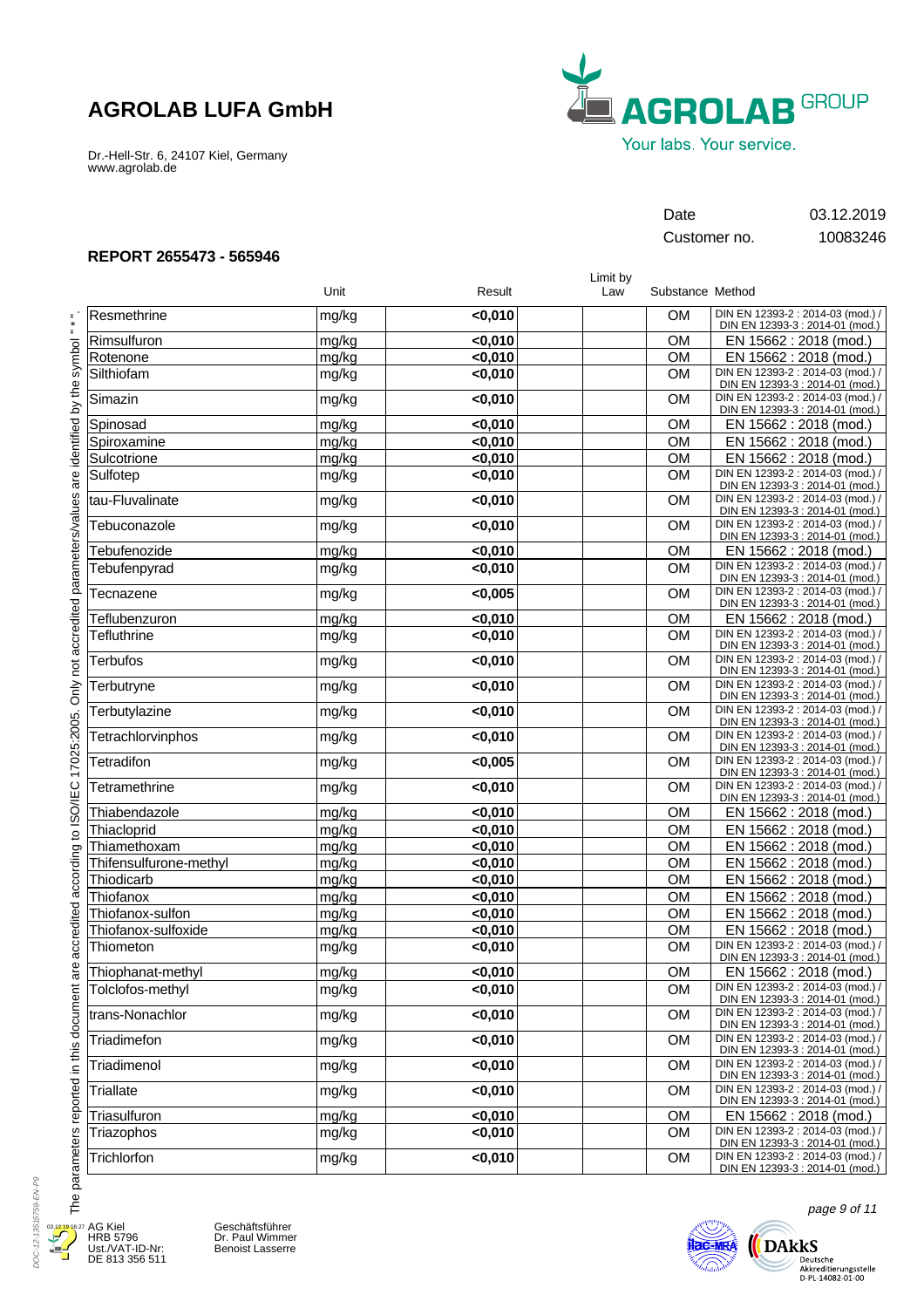Dr.-Hell-Str. 6, 24107 Kiel, Germany www.agrolab.de



Date 03.12.2019

Customer no. 10083246

### **REPORT 2655473 - 565946**

|                                                                                                                                                                                         |                                                                                                                                                                                                                                                                                                                                                                                                                                                                                                                                                                                                                                                                                                                                                                                                                                                                                                                                                                                                                                                                                                                                                                                                                                                                                                                                                                                                                                                                                                                                                                                                                                                                                                                                                                                                                                                                                                                                                                                                                                                                                                                                                                                                                                                                                                                                                                                                                                                                                                                                                                                                                                                                                                                                                                                                                                                                                                                                                                                                                                                                                                                                                                                                                                                                                                                                                                                                                                                                                                                                                                                                                                                                                                                                                                                                                                                                                                                                                                                                                                                                                                                                                                                                                                                                                                                                                                                                                                                                                                                                                                                                                                                     |       |         | Limit by |                  |                                                           |
|-----------------------------------------------------------------------------------------------------------------------------------------------------------------------------------------|-----------------------------------------------------------------------------------------------------------------------------------------------------------------------------------------------------------------------------------------------------------------------------------------------------------------------------------------------------------------------------------------------------------------------------------------------------------------------------------------------------------------------------------------------------------------------------------------------------------------------------------------------------------------------------------------------------------------------------------------------------------------------------------------------------------------------------------------------------------------------------------------------------------------------------------------------------------------------------------------------------------------------------------------------------------------------------------------------------------------------------------------------------------------------------------------------------------------------------------------------------------------------------------------------------------------------------------------------------------------------------------------------------------------------------------------------------------------------------------------------------------------------------------------------------------------------------------------------------------------------------------------------------------------------------------------------------------------------------------------------------------------------------------------------------------------------------------------------------------------------------------------------------------------------------------------------------------------------------------------------------------------------------------------------------------------------------------------------------------------------------------------------------------------------------------------------------------------------------------------------------------------------------------------------------------------------------------------------------------------------------------------------------------------------------------------------------------------------------------------------------------------------------------------------------------------------------------------------------------------------------------------------------------------------------------------------------------------------------------------------------------------------------------------------------------------------------------------------------------------------------------------------------------------------------------------------------------------------------------------------------------------------------------------------------------------------------------------------------------------------------------------------------------------------------------------------------------------------------------------------------------------------------------------------------------------------------------------------------------------------------------------------------------------------------------------------------------------------------------------------------------------------------------------------------------------------------------------------------------------------------------------------------------------------------------------------------------------------------------------------------------------------------------------------------------------------------------------------------------------------------------------------------------------------------------------------------------------------------------------------------------------------------------------------------------------------------------------------------------------------------------------------------------------------------------------------------------------------------------------------------------------------------------------------------------------------------------------------------------------------------------------------------------------------------------------------------------------------------------------------------------------------------------------------------------------------------------------------------------------------------------------------------|-------|---------|----------|------------------|-----------------------------------------------------------|
|                                                                                                                                                                                         |                                                                                                                                                                                                                                                                                                                                                                                                                                                                                                                                                                                                                                                                                                                                                                                                                                                                                                                                                                                                                                                                                                                                                                                                                                                                                                                                                                                                                                                                                                                                                                                                                                                                                                                                                                                                                                                                                                                                                                                                                                                                                                                                                                                                                                                                                                                                                                                                                                                                                                                                                                                                                                                                                                                                                                                                                                                                                                                                                                                                                                                                                                                                                                                                                                                                                                                                                                                                                                                                                                                                                                                                                                                                                                                                                                                                                                                                                                                                                                                                                                                                                                                                                                                                                                                                                                                                                                                                                                                                                                                                                                                                                                                     | Unit  | Result  | Law      | Substance Method |                                                           |
| $\frac{1}{\ast}$                                                                                                                                                                        | Trichloronate                                                                                                                                                                                                                                                                                                                                                                                                                                                                                                                                                                                                                                                                                                                                                                                                                                                                                                                                                                                                                                                                                                                                                                                                                                                                                                                                                                                                                                                                                                                                                                                                                                                                                                                                                                                                                                                                                                                                                                                                                                                                                                                                                                                                                                                                                                                                                                                                                                                                                                                                                                                                                                                                                                                                                                                                                                                                                                                                                                                                                                                                                                                                                                                                                                                                                                                                                                                                                                                                                                                                                                                                                                                                                                                                                                                                                                                                                                                                                                                                                                                                                                                                                                                                                                                                                                                                                                                                                                                                                                                                                                                                                                       | mg/kg | $0,010$ |          | OМ               | DIN EN 12393-2 : 2014-03 (mod.) /                         |
| $\equiv$                                                                                                                                                                                | Tricyclazole                                                                                                                                                                                                                                                                                                                                                                                                                                                                                                                                                                                                                                                                                                                                                                                                                                                                                                                                                                                                                                                                                                                                                                                                                                                                                                                                                                                                                                                                                                                                                                                                                                                                                                                                                                                                                                                                                                                                                                                                                                                                                                                                                                                                                                                                                                                                                                                                                                                                                                                                                                                                                                                                                                                                                                                                                                                                                                                                                                                                                                                                                                                                                                                                                                                                                                                                                                                                                                                                                                                                                                                                                                                                                                                                                                                                                                                                                                                                                                                                                                                                                                                                                                                                                                                                                                                                                                                                                                                                                                                                                                                                                                        | mg/kg | < 0.010 |          | OМ               | DIN EN 12393-3 : 2014-01 (mod.)<br>EN 15662 : 2018 (mod.) |
|                                                                                                                                                                                         | Trifluralin                                                                                                                                                                                                                                                                                                                                                                                                                                                                                                                                                                                                                                                                                                                                                                                                                                                                                                                                                                                                                                                                                                                                                                                                                                                                                                                                                                                                                                                                                                                                                                                                                                                                                                                                                                                                                                                                                                                                                                                                                                                                                                                                                                                                                                                                                                                                                                                                                                                                                                                                                                                                                                                                                                                                                                                                                                                                                                                                                                                                                                                                                                                                                                                                                                                                                                                                                                                                                                                                                                                                                                                                                                                                                                                                                                                                                                                                                                                                                                                                                                                                                                                                                                                                                                                                                                                                                                                                                                                                                                                                                                                                                                         | mg/kg | < 0,010 |          | <b>OM</b>        | DIN EN 12393-2 : 2014-03 (mod.) /                         |
|                                                                                                                                                                                         | Triflusulfuron-methyl                                                                                                                                                                                                                                                                                                                                                                                                                                                                                                                                                                                                                                                                                                                                                                                                                                                                                                                                                                                                                                                                                                                                                                                                                                                                                                                                                                                                                                                                                                                                                                                                                                                                                                                                                                                                                                                                                                                                                                                                                                                                                                                                                                                                                                                                                                                                                                                                                                                                                                                                                                                                                                                                                                                                                                                                                                                                                                                                                                                                                                                                                                                                                                                                                                                                                                                                                                                                                                                                                                                                                                                                                                                                                                                                                                                                                                                                                                                                                                                                                                                                                                                                                                                                                                                                                                                                                                                                                                                                                                                                                                                                                               | mg/kg | < 0,010 |          | <b>OM</b>        | DIN EN 12393-3 : 2014-01 (mod.)<br>EN 15662 : 2018 (mod.) |
|                                                                                                                                                                                         | Triforine                                                                                                                                                                                                                                                                                                                                                                                                                                                                                                                                                                                                                                                                                                                                                                                                                                                                                                                                                                                                                                                                                                                                                                                                                                                                                                                                                                                                                                                                                                                                                                                                                                                                                                                                                                                                                                                                                                                                                                                                                                                                                                                                                                                                                                                                                                                                                                                                                                                                                                                                                                                                                                                                                                                                                                                                                                                                                                                                                                                                                                                                                                                                                                                                                                                                                                                                                                                                                                                                                                                                                                                                                                                                                                                                                                                                                                                                                                                                                                                                                                                                                                                                                                                                                                                                                                                                                                                                                                                                                                                                                                                                                                           | mg/kg | < 0,010 |          | <b>OM</b>        | EN 15662 : 2018 (mod.)                                    |
|                                                                                                                                                                                         | Trinexapac-ethyl                                                                                                                                                                                                                                                                                                                                                                                                                                                                                                                                                                                                                                                                                                                                                                                                                                                                                                                                                                                                                                                                                                                                                                                                                                                                                                                                                                                                                                                                                                                                                                                                                                                                                                                                                                                                                                                                                                                                                                                                                                                                                                                                                                                                                                                                                                                                                                                                                                                                                                                                                                                                                                                                                                                                                                                                                                                                                                                                                                                                                                                                                                                                                                                                                                                                                                                                                                                                                                                                                                                                                                                                                                                                                                                                                                                                                                                                                                                                                                                                                                                                                                                                                                                                                                                                                                                                                                                                                                                                                                                                                                                                                                    | mg/kg | < 0,010 |          | <b>OM</b>        | EN 15662 : 2018 (mod.)                                    |
|                                                                                                                                                                                         | Vamidothion                                                                                                                                                                                                                                                                                                                                                                                                                                                                                                                                                                                                                                                                                                                                                                                                                                                                                                                                                                                                                                                                                                                                                                                                                                                                                                                                                                                                                                                                                                                                                                                                                                                                                                                                                                                                                                                                                                                                                                                                                                                                                                                                                                                                                                                                                                                                                                                                                                                                                                                                                                                                                                                                                                                                                                                                                                                                                                                                                                                                                                                                                                                                                                                                                                                                                                                                                                                                                                                                                                                                                                                                                                                                                                                                                                                                                                                                                                                                                                                                                                                                                                                                                                                                                                                                                                                                                                                                                                                                                                                                                                                                                                         | mg/kg | $0,010$ |          | <b>OM</b>        | EN 15662 : 2018 (mod.)                                    |
|                                                                                                                                                                                         | Vinclozolin                                                                                                                                                                                                                                                                                                                                                                                                                                                                                                                                                                                                                                                                                                                                                                                                                                                                                                                                                                                                                                                                                                                                                                                                                                                                                                                                                                                                                                                                                                                                                                                                                                                                                                                                                                                                                                                                                                                                                                                                                                                                                                                                                                                                                                                                                                                                                                                                                                                                                                                                                                                                                                                                                                                                                                                                                                                                                                                                                                                                                                                                                                                                                                                                                                                                                                                                                                                                                                                                                                                                                                                                                                                                                                                                                                                                                                                                                                                                                                                                                                                                                                                                                                                                                                                                                                                                                                                                                                                                                                                                                                                                                                         | mg/kg | $0,010$ |          | <b>OM</b>        | DIN EN 12393-2 : 2014-03 (mod.) /                         |
| Only not accredited parameters/values are identified by the symbol<br>17025:2005.<br>accredited according to ISO/IEC<br>ω<br>$\bar{\sigma}$<br>The parameters reported in this document | m) Due to the disturbing influence of the sample matrix, the limit of detection resp. limit of quantitation was increased.<br>Explanation: "<" or "n.q." represent the fact that the concentration of the analyte is below the limit of quantification (LOQ).<br>Explanation: $OM = on$ original matter; $DM = on$ dry matter base<br>Remark to 2,4-D: Sum of 2,4-D, its salts, its esters and its conjugates, expressed as 2,4-D. (The quantitative determination was carried<br>out after hydrolysis as a total acid.)<br>Remark to 2,4-DB: Sum of 2,4-DB, its salts, its esters and its conjugates, expressed as 2,4-DB (R). (The quantitative determination was<br>carried out after hydrolysis as a total acid.)<br>Remark to Sum aldrin, dieldrin: Aldrin and dieldrin combined expressed as dieldrin (F).<br>Remark to Benalaxyl: Benalaxyl including other mixtures of constituent isomers including benalaxyl-M (sum of isomers).<br>Remark to Bifenthrin: Sum of isomers (F).<br>Remark to Bromoxynil: Bromoxynil and its salts, expressed as bromoxynil.<br>Remark to Sum carbendazim/benomyl: Sum of benomyl and carbendazim expressed as carbendazim (R).<br>Remark to Sum Chlordane: Sum of cis-Chlordane and trans-Chlordane (F)(R).<br>Remark to Cyfluthrin: Cyfluthrin including other mixtures of constituent isomers (sum of isomers) (F).<br>Remark to Cypermethrin: Cypermethrin including other mixtures of constituent isomers (sum of isomers) (F).<br>Remark to Sum DDT-isomers: Sum of p,p'-DDT, o,p'-DDT, p-p'-DDE and p,p'-TDE (DDD) expressed as DDT (F).<br>? Bemerkung zu Deltamethrin: Deltamethrin (cis-deltamethrin) (F)<br>Remark to Dichlorprop: Sum of dichlorprop (including dichlorprop-P), its salts, esters and conjugates, expressed as dichlorprop. (The<br>quantitative determination was carried out after hydrolysis as a total acid.)<br>Remark to Dicofol: Sum of p, p' and o,p' isomers (F).<br>Remark to Dimethenamid: Dimethenamid including other mixtures of constituent isomers including dimethenamid-P (sum of isomers).<br>Remark to Dimethomorph: Sum of isomers.<br>Remark to Diniconazole: Sum of isomers.<br>Remark to Sum endosulfan-alpha, -beta, -sulphate: Sum of alpha- and beta-isomers and endosulfan-sulphate expresses as endosulfan<br>$(F)$ .<br>Remark to Fenpropidin: Sum of fenpropidin and its salts, expressed as fenpropidin (R) (A).<br>Remark to Fenpropimorph: Sum of isomers (F) (R).<br>Remark to Fenvalerate: Any ratio of constituent isomers (RR, SS, RS & SR) including esfenvalerate (F) (R).<br>Remark to Fluazifop: Fluazifop-P (sum of all the constituent isomers of fluazifop, its esters and its conjugates, expressed as<br>fluazifop). (The quantitative determination was carried out after hydrolysis as a total acid.)<br>Remark to Fluazifop-butyle: The quantitative determination was carried out after hydrolysis as a total acid.<br>Remark to Haloxyfop:Sum of haloxyfop, its esters, salts and conjugates expressed as haloxyfop (sum of the R- and S- isomers at any<br>ratio) (F) (R). (The quantitative determination was carried out after hydrolysis as a total acid.)<br>Remark to Haloxyfop-methyl: The quantitative determination was carried out after hydrolysis as a total acid.<br>Remark to Haloxyfop-ethoxy-ethyl: The quantitative determination was carried out after hydrolysis as a total acid.<br>Remark to HCH-alpha: Hexachlorocyclohexane (HCH), alpha-isomer (F).<br>Remark to HCH-beta: Hexachlorocyclohexane (HCH), beta-isomer (F).<br>Remark to HCH-gamma (Lindane): Lindane (Gamma-isomer of hexachlorocyclohexane (HCH)) (F).<br>Remark to Sum heptachlor, heptachlorepoxide: Sum of heptachlor and heptachlor epoxide expressed as heptachlor (F).<br>Remark to lodosulfuron-methyl-sodium: Sum of iodosulfuron-methyl and its salts, expressed as iodosulfuron-methyl.<br>Remark to loxynil: Sum of loxynil, its salts and its esters, expressed as ioxynil (F). (The quantitative determination was carried out after<br>hydrolysis as a total acid.)<br>Remark to Sum malathion and malaoxon: Sum of malathion and malaoxon expressed as malathion.<br>Remark to MCPA: The quantitative determination was carried out after hydrolysis as a total acid.<br>Remark to MCPB: The quantitative determination was carried out after hydrolysis as a total acid.<br>Remark to Mecoprop: Sum of mecoprop-p and mecoprop expressed as mecoprop.<br>Remark to Metalaxyl (Sum of metalaxyl and metalaxyl-M): Metalaxyl including other mixtures of constituent isomers including metalaxyl-M<br>(sum of isomers). |       |         |          |                  | DIN EN 12393-3 : 2014-01 (mod.)                           |
|                                                                                                                                                                                         | Remark to Metconazol: Sum of isomers (F).<br>Remark to Metolachlor: Metolachlor including other mixtures of constituent isomers including S-metolachlor (sum of isomers).                                                                                                                                                                                                                                                                                                                                                                                                                                                                                                                                                                                                                                                                                                                                                                                                                                                                                                                                                                                                                                                                                                                                                                                                                                                                                                                                                                                                                                                                                                                                                                                                                                                                                                                                                                                                                                                                                                                                                                                                                                                                                                                                                                                                                                                                                                                                                                                                                                                                                                                                                                                                                                                                                                                                                                                                                                                                                                                                                                                                                                                                                                                                                                                                                                                                                                                                                                                                                                                                                                                                                                                                                                                                                                                                                                                                                                                                                                                                                                                                                                                                                                                                                                                                                                                                                                                                                                                                                                                                           |       |         |          |                  |                                                           |
|                                                                                                                                                                                         |                                                                                                                                                                                                                                                                                                                                                                                                                                                                                                                                                                                                                                                                                                                                                                                                                                                                                                                                                                                                                                                                                                                                                                                                                                                                                                                                                                                                                                                                                                                                                                                                                                                                                                                                                                                                                                                                                                                                                                                                                                                                                                                                                                                                                                                                                                                                                                                                                                                                                                                                                                                                                                                                                                                                                                                                                                                                                                                                                                                                                                                                                                                                                                                                                                                                                                                                                                                                                                                                                                                                                                                                                                                                                                                                                                                                                                                                                                                                                                                                                                                                                                                                                                                                                                                                                                                                                                                                                                                                                                                                                                                                                                                     |       |         |          |                  |                                                           |
|                                                                                                                                                                                         |                                                                                                                                                                                                                                                                                                                                                                                                                                                                                                                                                                                                                                                                                                                                                                                                                                                                                                                                                                                                                                                                                                                                                                                                                                                                                                                                                                                                                                                                                                                                                                                                                                                                                                                                                                                                                                                                                                                                                                                                                                                                                                                                                                                                                                                                                                                                                                                                                                                                                                                                                                                                                                                                                                                                                                                                                                                                                                                                                                                                                                                                                                                                                                                                                                                                                                                                                                                                                                                                                                                                                                                                                                                                                                                                                                                                                                                                                                                                                                                                                                                                                                                                                                                                                                                                                                                                                                                                                                                                                                                                                                                                                                                     |       |         |          |                  | page 10 of 11                                             |



AG Kiel HRB 5796 Ust./VAT-ID-Nr: DE 813 356 511 Geschäftsführer Dr. Paul Wimmer Benoist Lasserre